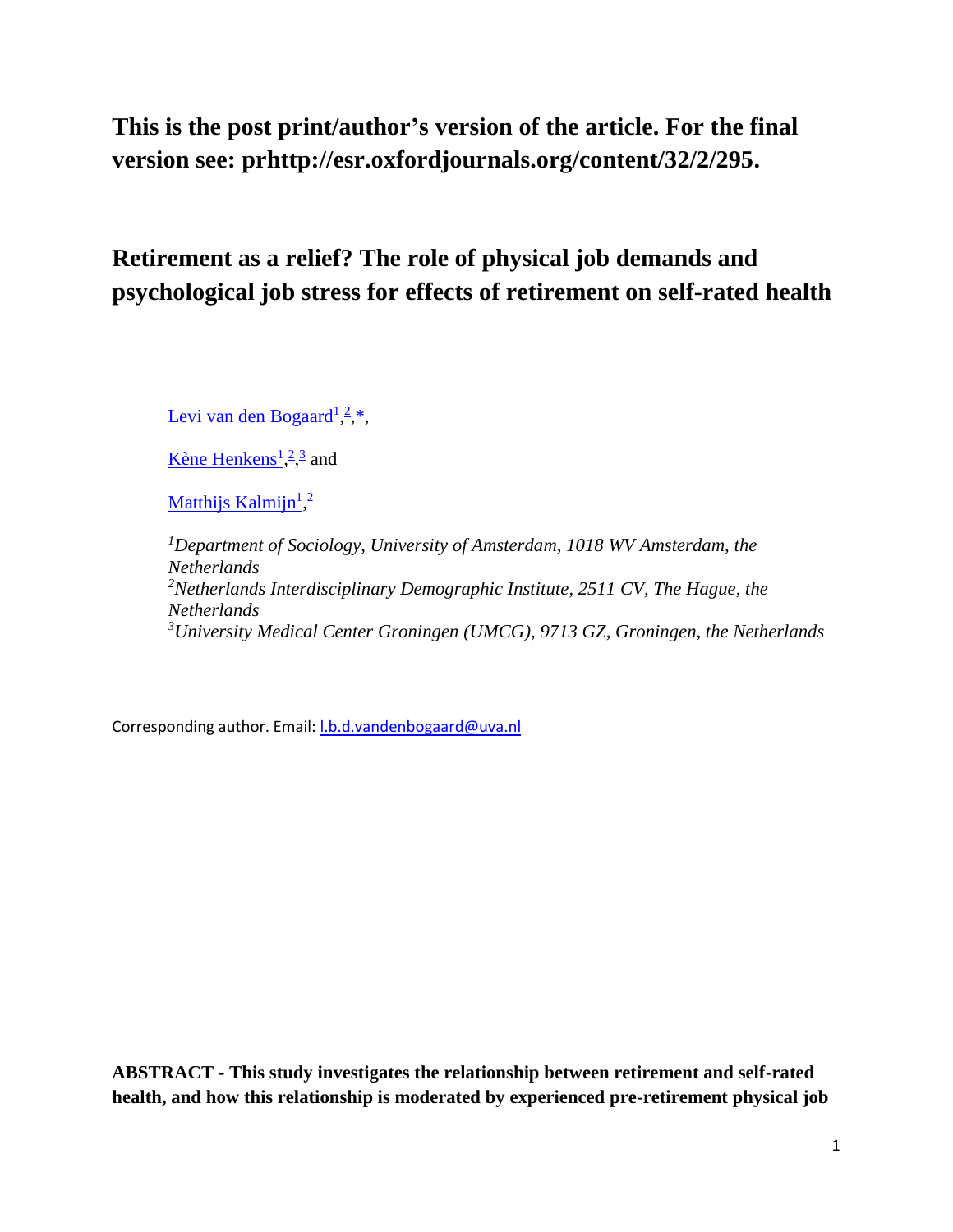**demands and psychological job stress. Two waves of Dutch panel data are analyzed, collected between 2003 and 2007, which include information on 819 people who retired between waves and 636 people who remained in employment. It is argued that on the one hand, the time that comes available after retirement is beneficial to health, while on the other hand retirement can represent a relief from demanding work. Conditional change ordered logistic analyses show that indeed, retirement is beneficial for health, but this is largely relative to those who stay in employment, who experience a decline in health. Further, the largest health gains are for those with psychologically stressful jobs. No such support is found for physically demanding jobs. Strengths, limitations, and implications of the study are discussed.**

### Key words: *retirement, self-rated health, job stress, physical job demands*

### **Introduction**

With the aging populations of many western societies and the accompanying rise in health care costs in mind, the question how retirement affects health is becoming more pressing. With many western countries developing strategies to manage this demographic trend (Cooke, 2006), the matter is of interest to policy makers. If retirement offers people benevolent health outcomes to look forward to, then they are less inclined to retire at a later age. Furthermore, if raising the pension age causes many people to spend their last working years in suboptimum health, then the possible costs of lower productivity and increased health care expenditures need to be taken into account. Knowledge about how retirement affects health is thus relevant, and, more specifically, the question who benefits from retirement health-wise and who does not is important.

This study focuses on the effect of retirement on the *self-rated health* of individuals, which is a straightforward and appropriate measure to investigate health outcomes. Other studies looking into how retirement affects self-rated health generally find positive but modest effects (Gall *et al.*, 1997, Neuman, 2008, Rijs *et al.*, 2012), which is in line with research on other aspects of health, such as psychological well-being (Kim and Moen, 2002, Pinquart and Schindler, 2007) and physical outcomes (Brockmann *et al.*, 2009, Zhan *et al.*, 2009).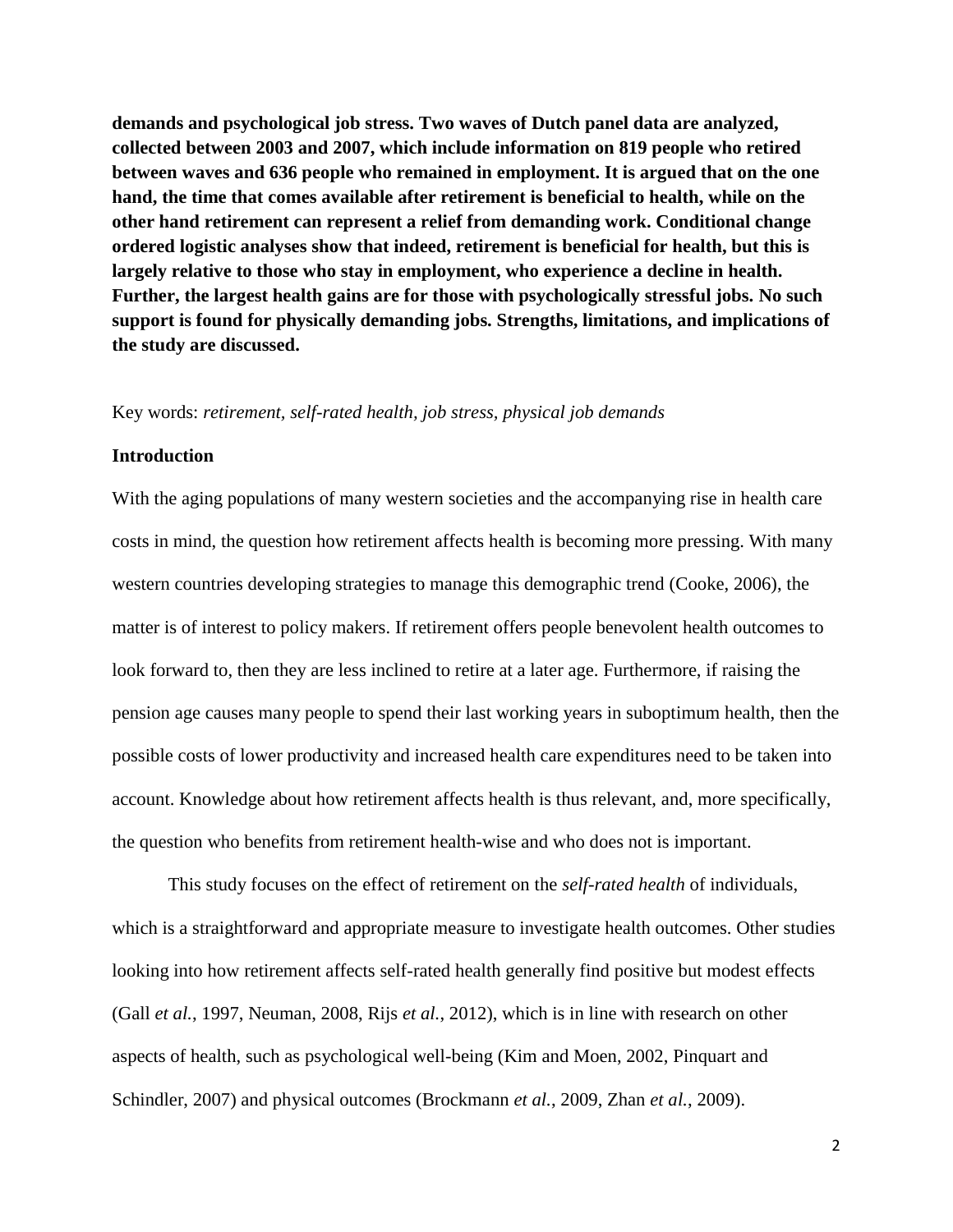A shortcoming of the literature on this topic is that it often approaches retirement as a uniform event, while basically every life transition can vary from a welcome relief to an unwanted change, largely dependent on the pre-transitional circumstances (Wheaton, 1990). For example, divorce after a violent marriage is likely to be different than a split-up after a relatively easygoing marriage (Kalmijn and Monden, 2006), and while a child moving out of the house can lead to parental distress, this effect is reduced if there was much parent-child conflict prior to the departure of the child (Wheaton, 1990). Such disparities have been investigated for varying transitions, but less so for retirement. Intuitively, one can imagine that a person who finds his or her daily job an uplifting experience will be inclined to experience retirement as a loss. On the other hand, when someone experiences his or her job as a burdensome, demanding obligation, this may cause health problems. Retirement from such a stressful job can then embody a *relief*.

The relationship between labor and health has been extensively researched from varying perspectives. There is clear evidence that both physical job demand and psychological job stress are harmful for a broad range of well-being outcomes, like cardiovascular disorders (Vrijkotte *et al.*, 2000), depression (Nieuwenhuijsen *et al.*, 2010), and life satisfaction (Hayes and Weathington, 2007). Further, bad health causes people to quit their job sooner (Anderson and Burkhauser, 1985, Dwyer and Mitchell, 1999, McGarry, 2004), and it has been argued that a large part of the negative effects of retirement that are sometimes found (Butterworth *et al.*, 2006) are due to this endogenous relationship between health and retirement. Studies aimed at controlling for this endogeneity tend to conclude that (early) retirement has modest but positive effects for various outcomes of health and well-being (Coe and Lindeboom, 2008, Coe and Zamarro, 2011, Hallberg *et al.*, 2014, Insler, 2014, Lindeboom and Andersen, 2010, Lindeboom and Kerkhofs, 2009). What has remained largely unanswered, however, is the question of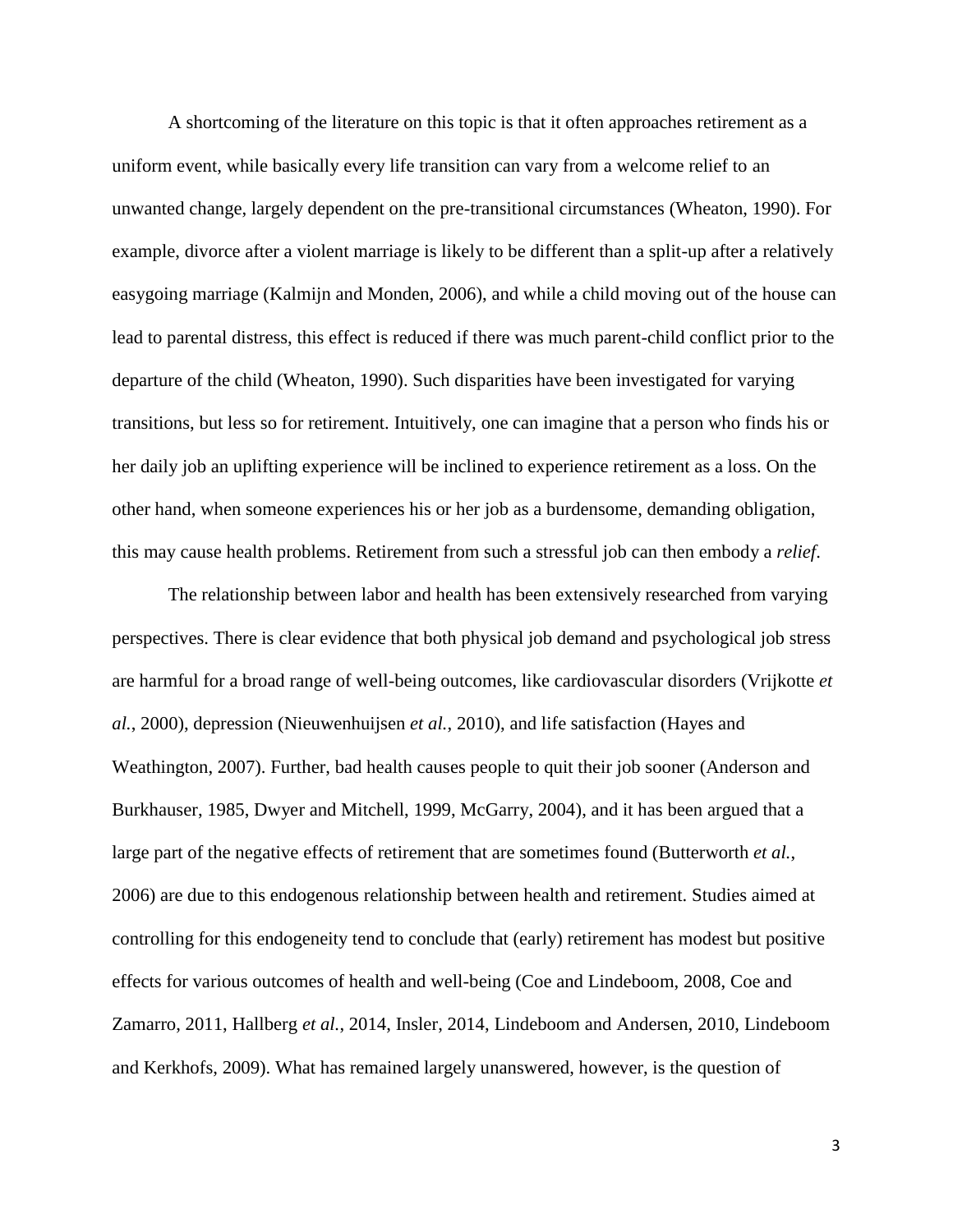whether retirement will lead to better health by alleviating job stress. Recapitulating, there is much research on how retirement influences health and vice versa, and also on how job stress affect health. The current study brings these fields together, by investigating *how retirement affects self-rated health, and how this relationship is influenced by experienced psychological job stress and physical job demand prior to retirement.* 

Only a few recent studies investigated effects of job stress on self-rated health after retirement. Van Solinge (2007) explored a multitude of predictors for three different measures of health in retirement, but found no significant effects of pre-retirement job stress on postretirement self-rated health. A disadvantage of this study is that the sample consists of only retirees, thus it does not have a 'control group' of comparable working people. Comparing retirees to continuous workers is important, since the potential health benefits of retirement may be relative to those who remained employed. Although Westerlund *et al*. (2009) use up to 14 waves of longitudinal data, they also exclusively look at retirees. They show that for retirees who experienced their job as psychologically and physically demanding, the odds of reporting suboptimum health decreased more after retirement than for those who view their job as less demanding. In doing so they provide evidence for the 'relief hypothesis', but the sample in this study consisted only of former employees from the French national gas and electrical company.

Retirement has also been shown to be particularly beneficial for those with pre-retirement health problems (Westerlund *et al*., 2009). That is, the poorer the health of a person, the more this burden is alleviated by retirement. This is in line with the finding that people with high job stress benefit more from retirement, because the assumption is that such stress is detrimental for health. These findings have not been combined, however, so an important question that remains is whether the relief from job stress is the only mechanism through which retirement leads to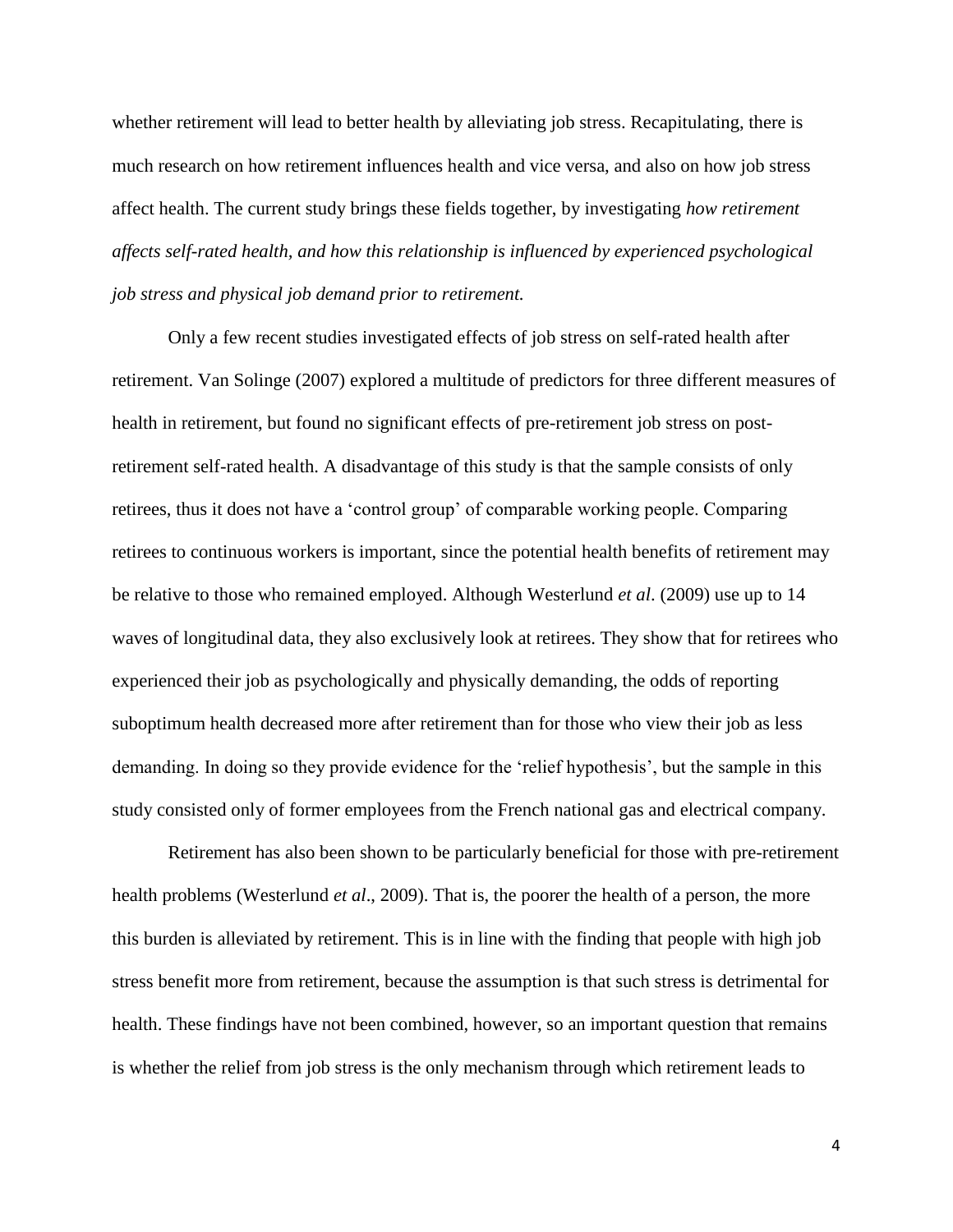health improvement, or if other factors also play a role. In other words: when job stress is not the cause of lower pre-retirement health, does retirement still have a positive effect on health? This study expands on the literature by taking this question into account.

Data for this study stem from a panel survey among 1,455 older Dutch employees who were interviewed in 2001 and again in 2006/2007, when about 56 per cent had retired. The Dutch situation with regard to retirement does not differ substantially from other western European countries (Euwals *et al.*, 2009). Policies regarding retirement and pensions have been changing or under debate in recent times. While the average age at which people move out of the workforce has been rising, the retirement culture was and remains one of early exit from the labor force (i.e., before age 65). The average age at which a person retired in the period between 2001 and 2007 was around 60 years (Siermann and Dirven, 2005). Testimony to the importance of the relationship between health and work at older ages is the fact that more than half of the group that receives a (temporary) disability benefit in the Netherlands is in the age group of 55 to 65 (Statistics Netherlands, 2014).

## **Theoretical perspective**

There are two basic views of how retirement may affect health . The first, more classical view, is that retirement in itself is a stressful event that leads to disease susceptibility, either directly (Carp, 1967), or indirectly through the loss of support networks (van Tilburg, 1992), an identity providing role, and a structure for daily life (Atchley, 1976), which causes people to experience feelings such as loneliness and uselessness (Bradford, 1979), and perhaps engage in unhealthy behavior such as smoking and drinking (Henkens *et al.*, 2008). Another general view is that retirement is a health preserving transition, for example because it relieves people from their job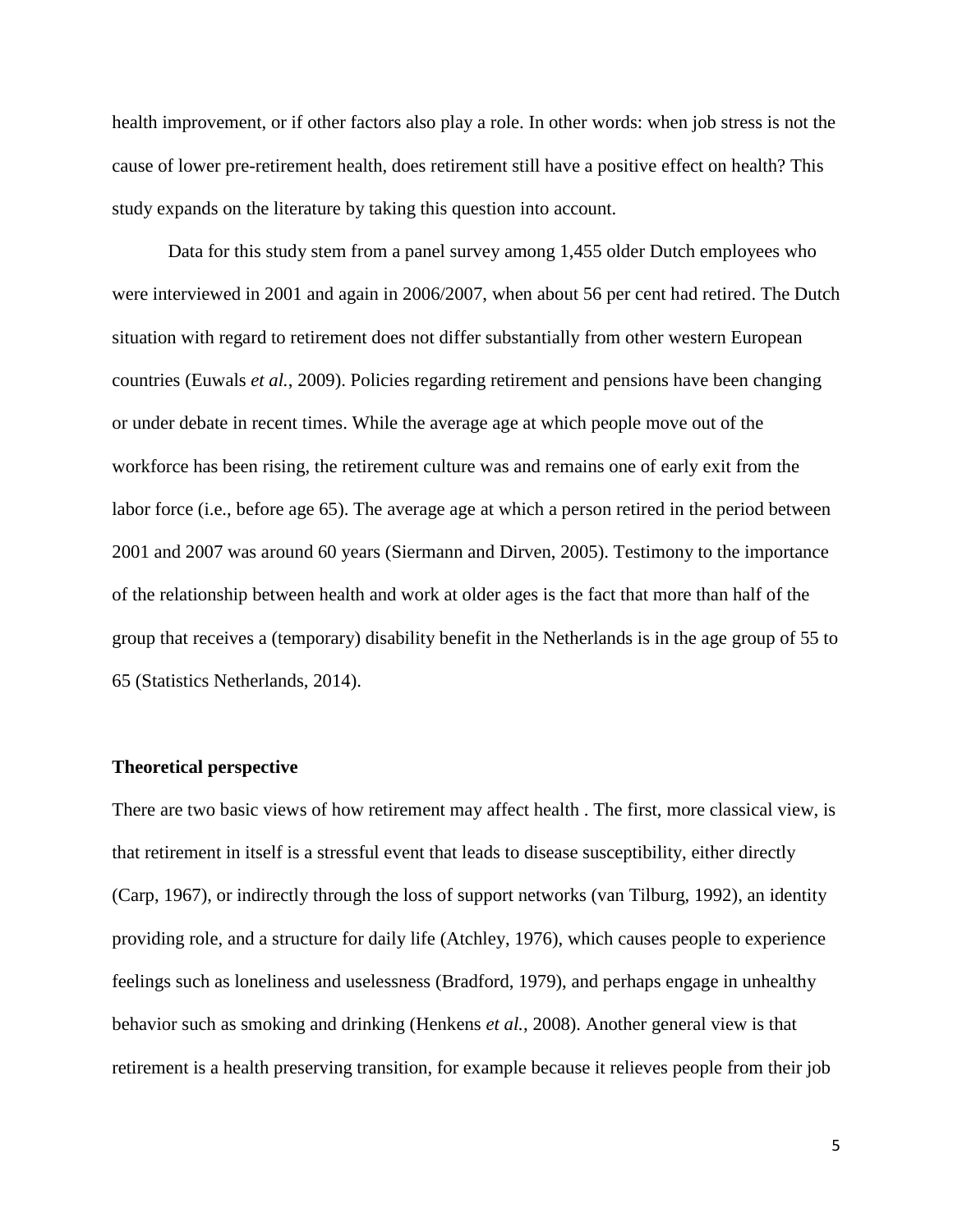and the stress it brings with it (Ekerdt *et al.*, 1983). Over the years this view has been modified and expanded by taking people's life histories, their resources, and job circumstances into consideration, leading to a view of retirement adjustment as a resource-based dynamic process (Wang *et al.*, 2011). This paper fits into that literature, arguing that the effect of retirement is largely dependent on the job that a person retires from.

There are several important ways in which retirement can ameliorate health. A first mechanism involves the time that becomes available after the cessation of paid work. A newly retired person has (more) time and freedom to engage in hobbies or volunteering, spend quality time with a partner or friends, sometimes sleep in, or pursue other pleasurable leisure activities (van den Bogaard *et al.*, 2014). Such activities can promote happiness and well-being in a general sense, which in turn improves health (Uchino *et al.*, 1996).

People are also more likely to engage in specific health behavior after retirement, such as regular exercise, or seeking medical care and advice (Cozijnsen *et al.*, 2013, Insler, 2014). Firstly, simply because people have more time for such activities. But secondly, because retirement can be characterized as a change in agency. The structure of retirees' life changes so that they are no longer required to 'sell' their time to an employer; their time is their own. This can be characterized as a partial shift from proxy agency, acting on behalf of another, to personal agency, setting goals and pursuing them on individual behalf (Thoits, 2006). When a person retires, the goal of good health may become more important, because the benefits of good health are entirely for the retiree. He or she may realize that they want to spend their remaining years in the best health possible, and this change of frame is an incentive to invest in a healthier lifestyle. It is therefore expected that overall, *retirement will have a positive effect on self-rated health (H1a)*.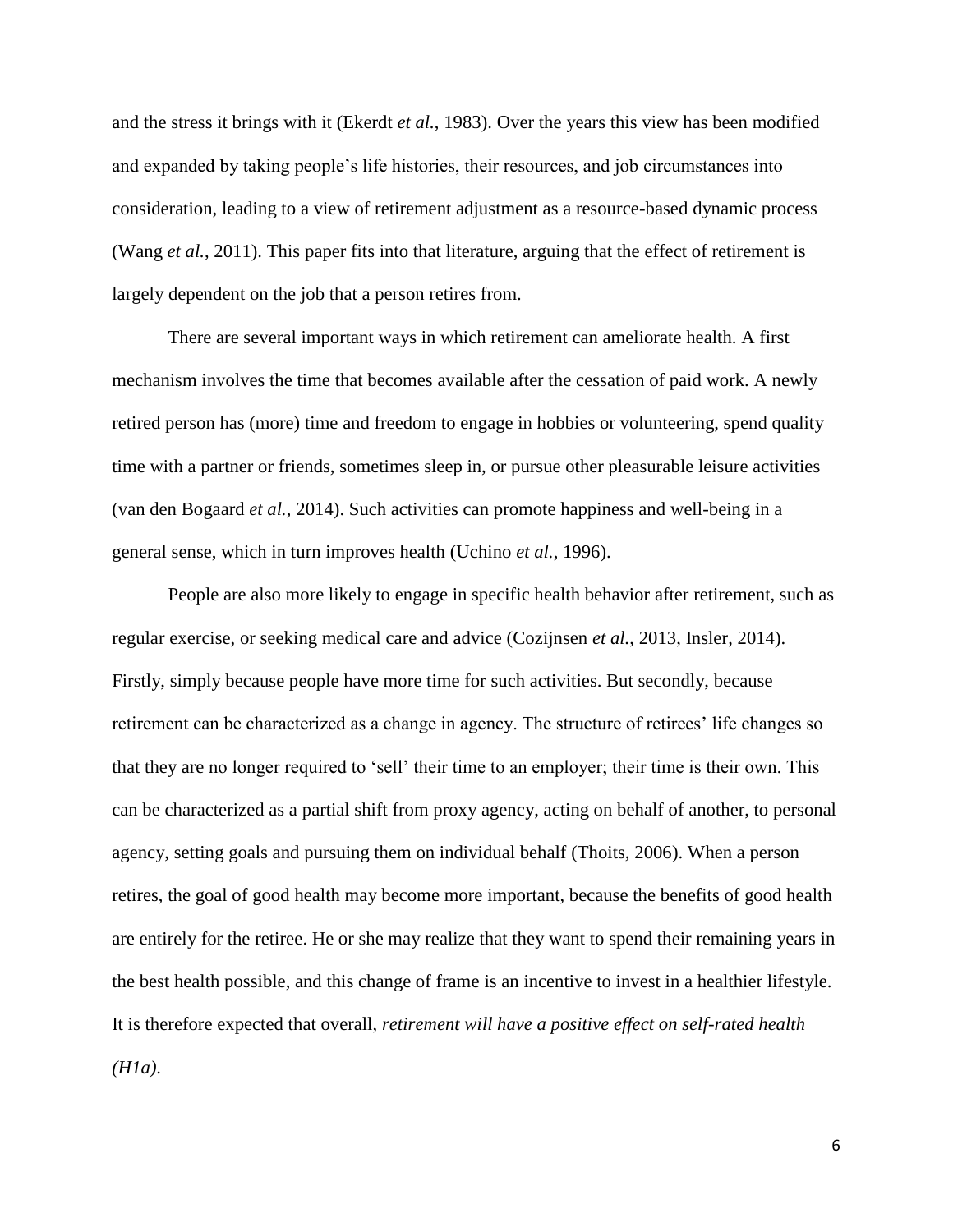There must be 'room to improve', however. That is, this expected effect is likely to exist mostly for those with low initial self-rated health. People with poor health will benefit most from retirement since they have the most potential to improve. For that reason, it is important to not only include initial self-rated health as a control variable, but also to include the interaction of retirement with self-rated health at wave one  $(SRH_{1})$ . The expectation is that *the lower preretirement self-rated health is, the more it will improve after retirement vis-à-vis those who remain at work (H1b).*

Another mechanism through which retirement may improve health is centered around that which is no longer a part of everyday life: the job. Certainly, a person's job may represent many positive features, but it may just as well be experienced as a compulsory activity, filled with unpleasant obligations, physical strains, deadlines, and stress. This paper looks at both the physical demand and psychological stress that is experienced on the job. Concentrating on the amount of demand or stress that a person *experiences* in his or her work is straightforward and useful, because what one person considers stressful may be stimulating for another (Thoits, 1995, Thoits, 2006).

Understandably, physically strenuous work can directly cause bodily harm. Such work generally includes features such as moving heavy objects, having to work rapidly, constantly recurring motions (Winwood and Lushington, 2006), or work in a dirty, harmful environment. Work with such physical demands or in such environments has been attested to cause health problems, for example arthritis (Felson *et al.*, 1991) and lower back pain (Waddell and Burton, 2001), but also psychological deprivation (Bromet *et al.*, 1992), even in later, retired life (Wahrendorf *et al.*, 2012). Since self-rated health captures these various health outcomes, it can be expected that physically arduous work can lead to lower self-rated health. Retirement from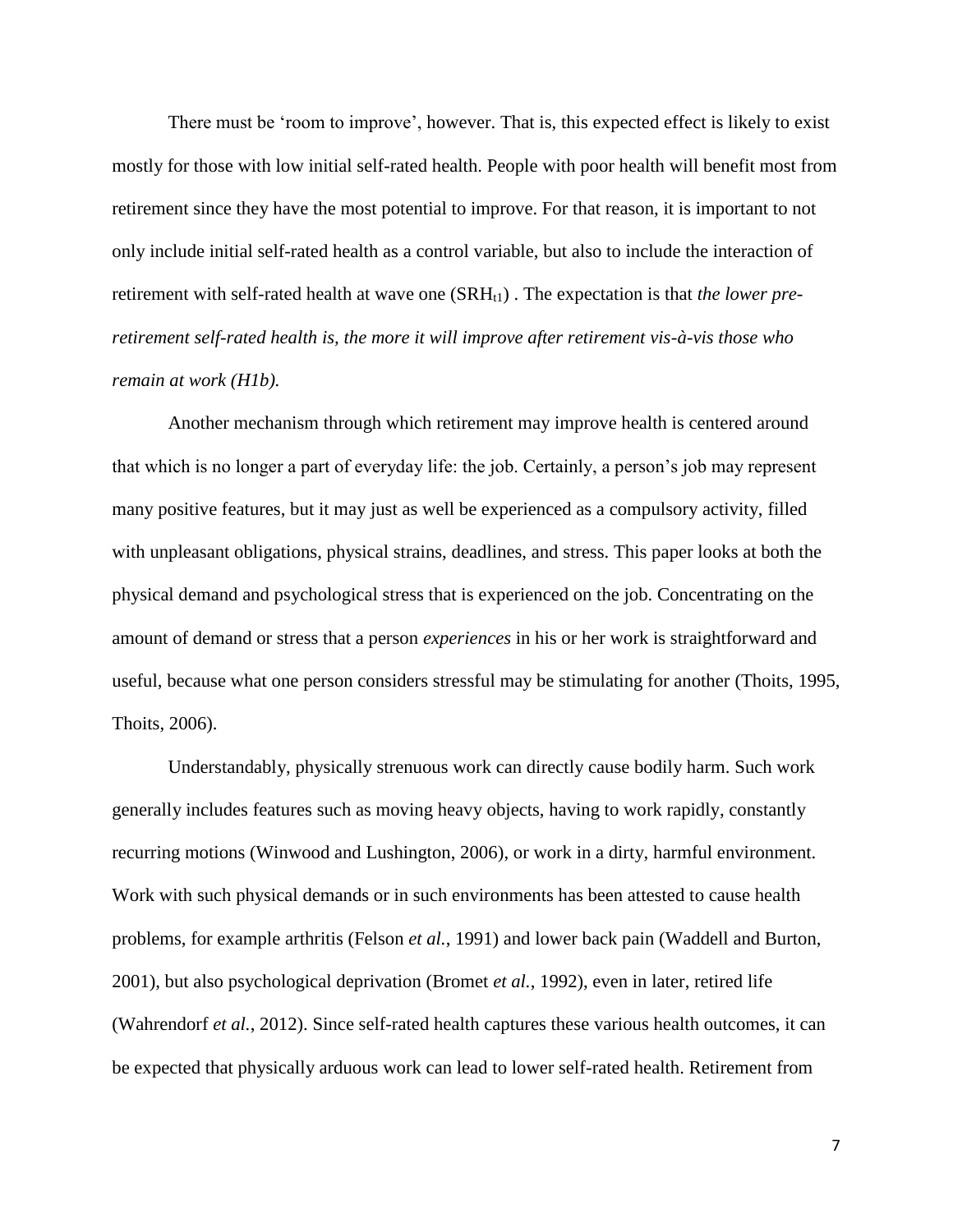such a job is hypothesized to be a relief from the causes of health strains, thusly improving health. Also when health-damage is irreversible, retirement may provide a relief and the opportunity to cope with the issue without the daily demands of work. *The more experienced physical demand on the job, the more self-rated health will improve after retirement vis-à-vis those who remain at work (H2a).*

Psychological job stress can also undermine health. Stress in itself is not inherently bad – it merely represents the body preparing for a challenge through elevated levels of stress-related hormones like cortisol and adrenaline, increased heart rate and blood pressure. When this is temporary, it is generally harmless. However, prolonged exposure to stress can lead to sustained activation of the body, causing negative health outcomes, psychological and physical (McEwen, 1998). The body needs time to 'unwind', recuperate from stress, through a stressless period of rest. A person may not be able to adequately unwind when he or she experiences high job stress and feels the next day of work is already calling. Thus, continuous high job stress can cause a person to remain feeling tense, unable to sleep or concentrate. Stress at work then spills over into other domains of life, causing lower levels of life satisfaction (Hayes and Weathington, 2007), more depressive symptoms (Paterniti *et al.*, 2002), and even psychiatric disorders (Stansfeld *et al.*, 1999). See Nieuwenhuijsen *et al*. (2010) for a systematic review of how job stress causes psychological health deprivation.

Most likely through the same physiological mechanism, psychological stress on the job can also lead to physical health problems. Psychological work stress has been repeatedly linked with physical problems, like coronary disorders and metabolic risk factors, such as increased blood pressure, abdominal obesity, and unhealthy levels of cholesterol (Chandola *et al.*, 2006, Marmot *et al.*, 1997, Vrijkotte, Van Doornen and De Geus, 2000). Another way through which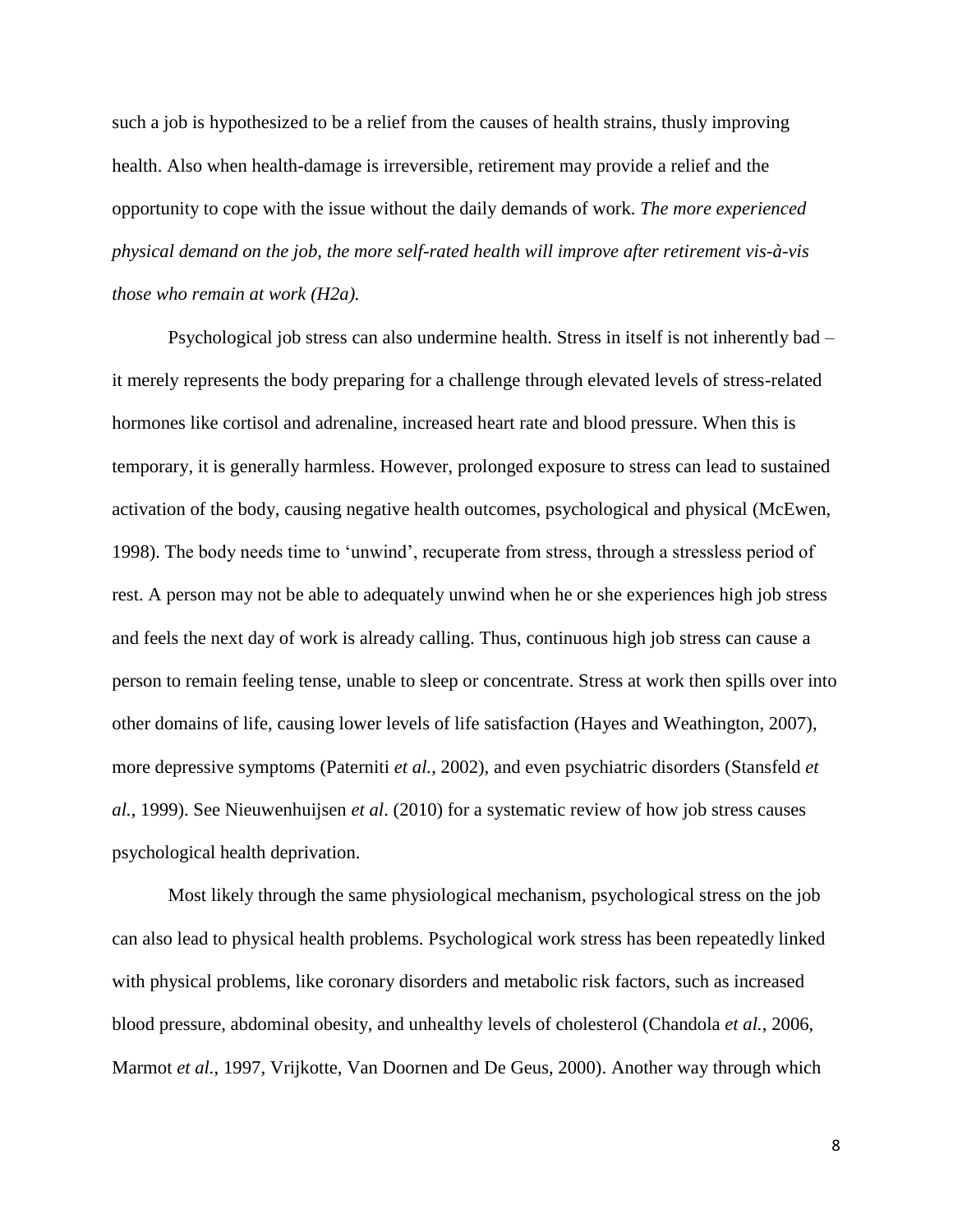psychological stress can lead to health problems is via harmful health behavior, like smoking and alcohol consumption (Steptoe, 1991). Thus, when people experience their job as psychologically stressful, they are relatively prone to develop both physical disorders and lower levels of psychological well-being. Escaping such a job via retirement relieves work stress, allowing bodily functions to return to healthier levels, causing people to rate their health more positively. Overall, the expectation is that *the more experienced psychological stress on the job, the more self-rated health will improve after retirement vis-à-vis those who remain at work (H2b)*.

### **Data and methods**

### *Sample*

This study uses the NIDI Work and Retirement Panel data, collected by the Netherlands Interdisciplinary Demographic Institute. Data were collected among (a) all employees aged 50 to 64 of more than 80 businesses attached to three large Dutch multinational corporations, active in manufacturing, retail, and information technology, as well as among (b) a random sample of equally aged civil servants of the Dutch government. For the first wave (2001), a total of 3,899 people were mailed a questionnaire, of which 2,403 responded (response rate 62%). A follow-up was conducted in 2006/2007, where some attrition occurred because of company takeovers ( $N =$ 122), untraceable participants ( $N = 11$ ), and mortality ( $N = 41$ ). For this study, it would be interesting and important to know if people from this latter group retired prior to retirement, as their exclusion may bias results. This information is unknown, however. A total of 1,678 people responded of the 2,239 who were contacted for wave 2 (response rate 75%). A total of 80 cases (< 5%) was removed from the sample because of missing values on one or multiple variables.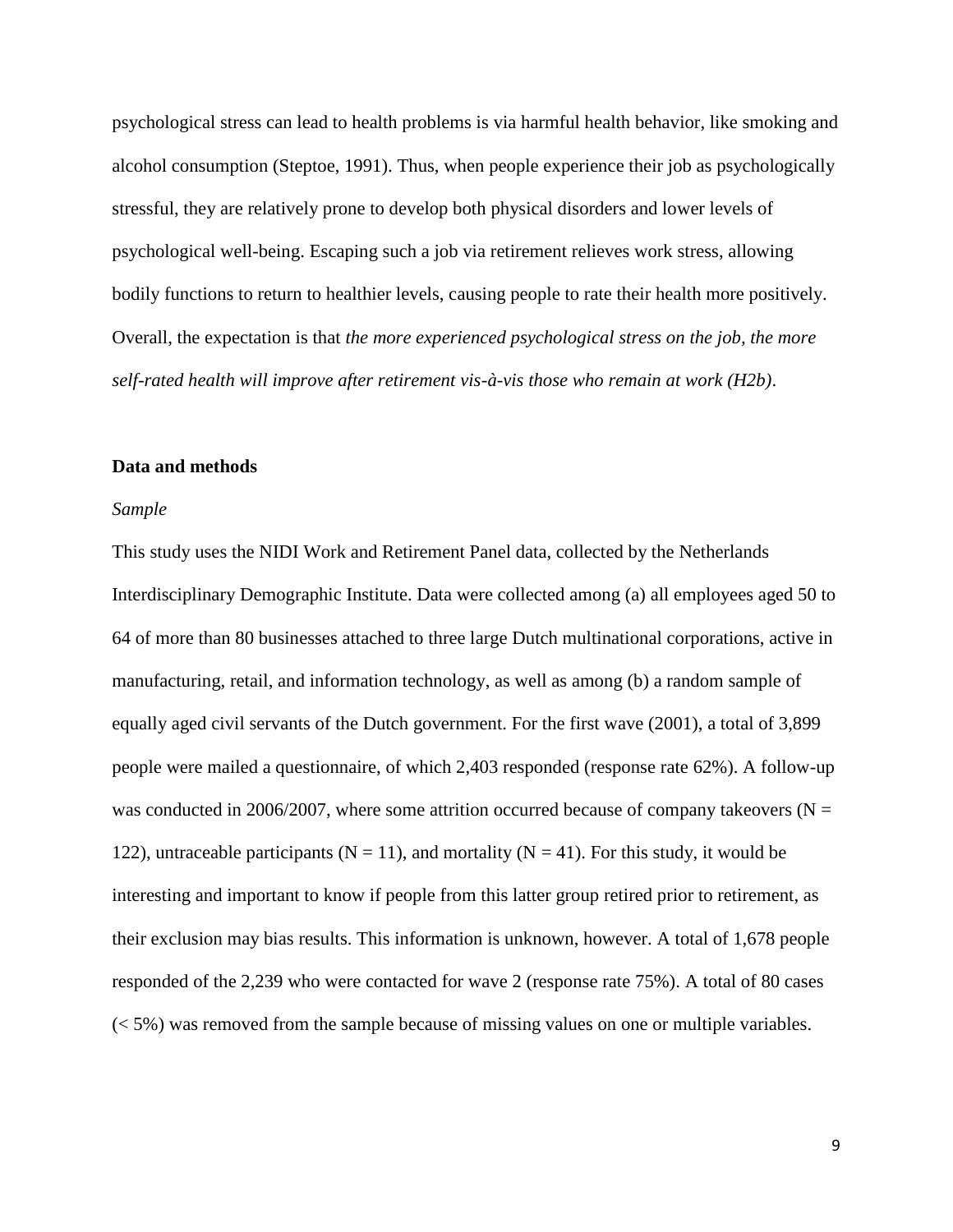Several respondents ( $N = 69$ ) indicated that they experienced health problems which caused them to involuntarily retire. It is likely that these people experienced severe health complications between wave 1 and retirement which were enduring at wave 2. For reasons of endogeneity, these people have been left out of the final sample, because they might bias the results (i.e., an underestimation of the effect of retirement). It must be noted however, that there could be cases in the remaining sample that may not have indicated that they retired because of health reasons, but still let their (bad) health situation play a role in their retirement decision process (Lindeboom and Andersen, 2010, Lindeboom and Kerkhofs, 2009). This would also entail a certain effect of people in relatively bad health selecting themselves into retirement. Several robustness tests in the Supplementary Material are aimed at dealing with this problem.

Following Pinquart and Schindler (2007), respondents still receiving wages after retirement (thus also receiving retirement benefits) were excluded since it is impossible to unambiguously determine the work status of people in such 'bridge employment'. The final sample consists of 1,455 respondents, all working at wave 1, of whom 819 (56%) moved to being fully retired at wave 2, while 636 remained in paid employment.

#### *Measurements*

*Dependent variable* – The widely used variable self-rated health is measured by a single item in both waves, which asked '*how is your health, in general?*'. This direct measure has proven to be highly correlated to physical measures of health (Wallace and Herzog, 1995) and strongly predictive of physical deterioration (Idler and Benyamini, 1997). It has even been stated that, precisely *because* of the subjective element, self-rated health has added value over 'objective' measurements (Deeg and Bath, 2003). Response categories ranged from 0 (*very bad*)*,* to 4 (*very*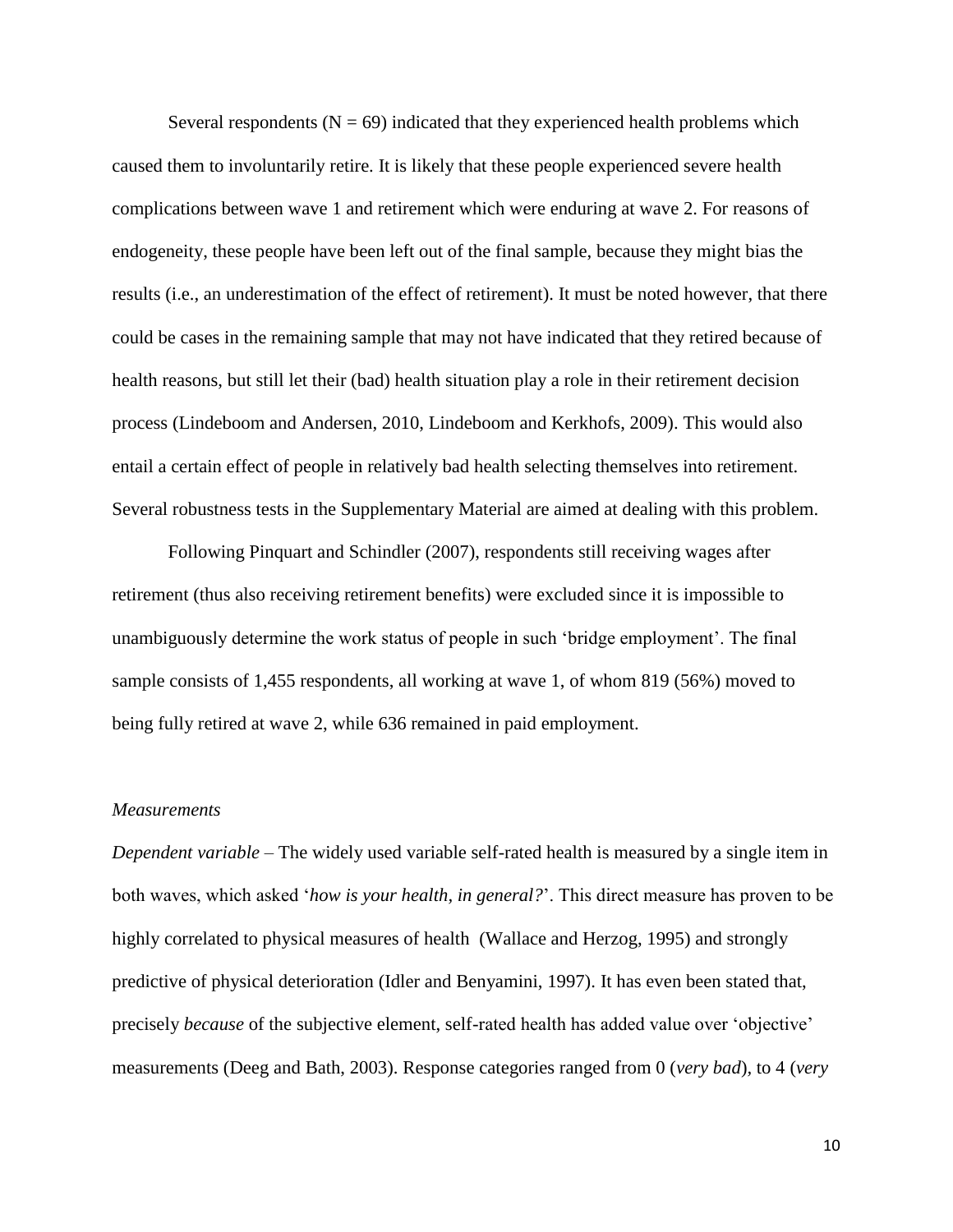*good*). The distribution of this variable is rightly skewed, with a mean around 3.1 in both waves, corresponding with 'fairly good'. A little under 20 per cent reported suboptimum health (very bad; bad; not good or bad), more than half described their health as fairly good, and 30 per cent as very good. Descriptive statistics and coding properties of self-rated health and other variables can be found in table 1.

*Independent variables* – Every respondent was in his or her paid career job at wave 1, and was considered as retired if he or she indicated that they had made a full exit from their career job and were receiving a pension and/or a retirement benefit at wave 2. People still in their career job at wave 2 were considered as continuously working. The modal age at which people in the sample retired was 60 and the average time since their retirement was around 34 months, or a little under three years at wave 2.

The physical demand people experienced on their job was measured in wave 1 by asking respondents to indicate on a 5-point Likert scale (0 to 4) how much they agreed with the statement '*my work is physically straining'* (see table 2). Overall, a majority of the respondents (66 per cent) indicated that they (strongly) disagreed with this statement, while 19 per cent did not agree or disagree, and a minority of 15 per cent (strongly) agreed. The mean for this variable is 1.3. Overall it seems only a minority experienced substantial physical strain at work. For the analyses, this variable was standardized.

Psychological job stress was measured through a scale composed of three items (Cronbach's alpha 0.75), all asking respondents their agreement with a statement on a 5-point Likert scale. For example, one statement was '*the amount of work is sometimes too much to do everything right*'. See table 1 for wording of all statements. The unstandardized scale (mean score of the three items) ranges from 0 to 4, with a mean of 1.8. It is challenging to make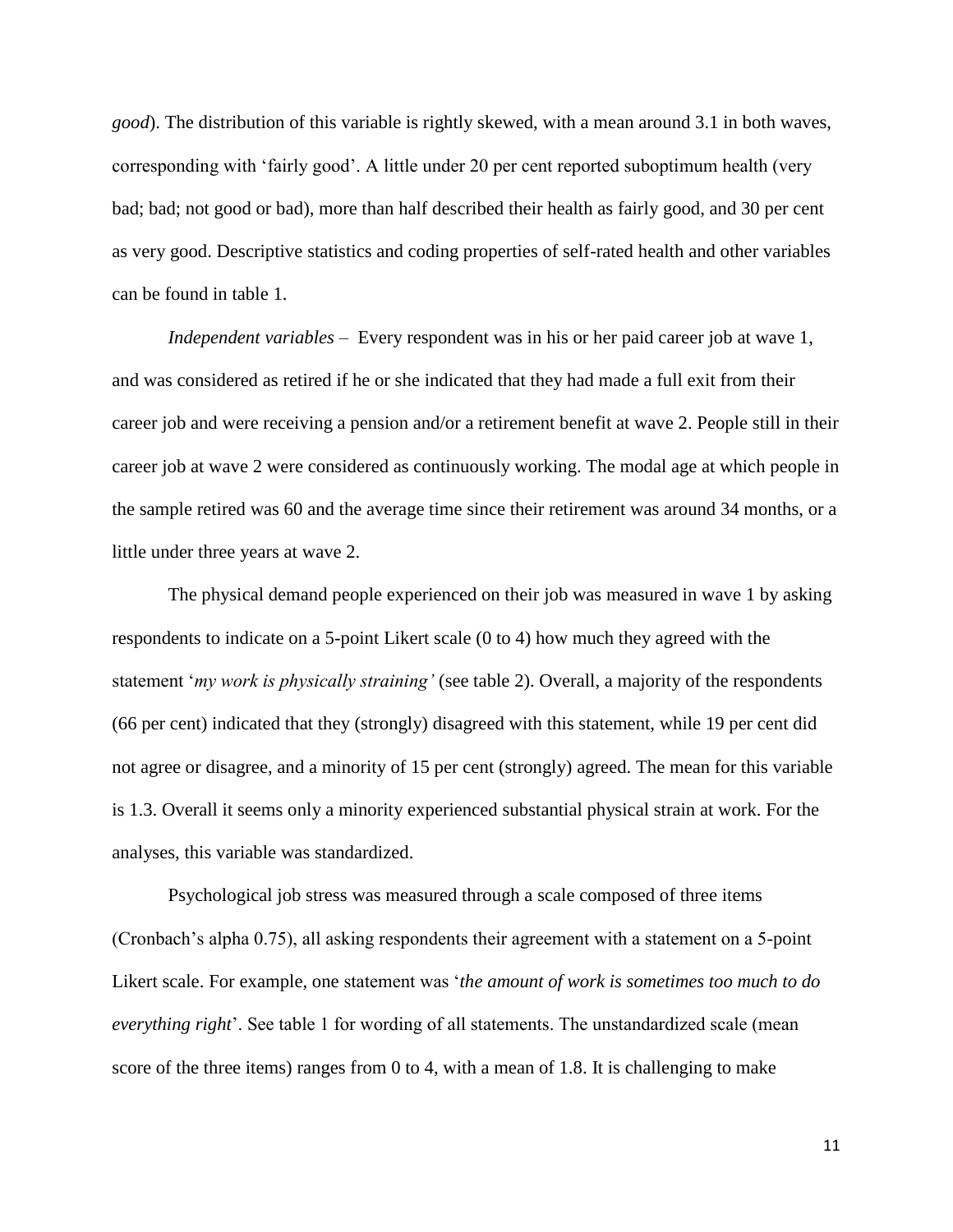substantive statements about what a certain score on this scale precisely means in terms of stress, but a higher score certainly denotes more experienced stress at work. Translated back to the discrete values of the original items, only a minority (26 per cent) seems to experience significant psychological stress at work (see table 2). The operationalizations of physical job demand and psychological job stress are rather straightforward, asking respondents directly about their perceptions regarding pressure at work. While there are more extensive and differentiated measures of work stress, this approach is similar to those used in prior research (Westerlund, Kivimäki, Singh-Manoux, Melchior, Ferrie, Pentti, Jokela, Leineweber, Goldberg and Zins, 2009).

## <<TABLE 1 ABOUT HERE>>

The mean age at wave 1 was 54. The majority of sample is male (74 per cent), and has a partner (87 per cent). Of all partners, about one third is in paid employment. A little over onethird of the respondents has one or more children living in their household. Other control variables for the analyses include educational level, income level, and the socioeconomic status attached to the occupation. Descriptive statistics and coding properties of all variables, before standardization, can be found in table 1.

# <<TABLE 2 ABOUT HERE>>

*Method*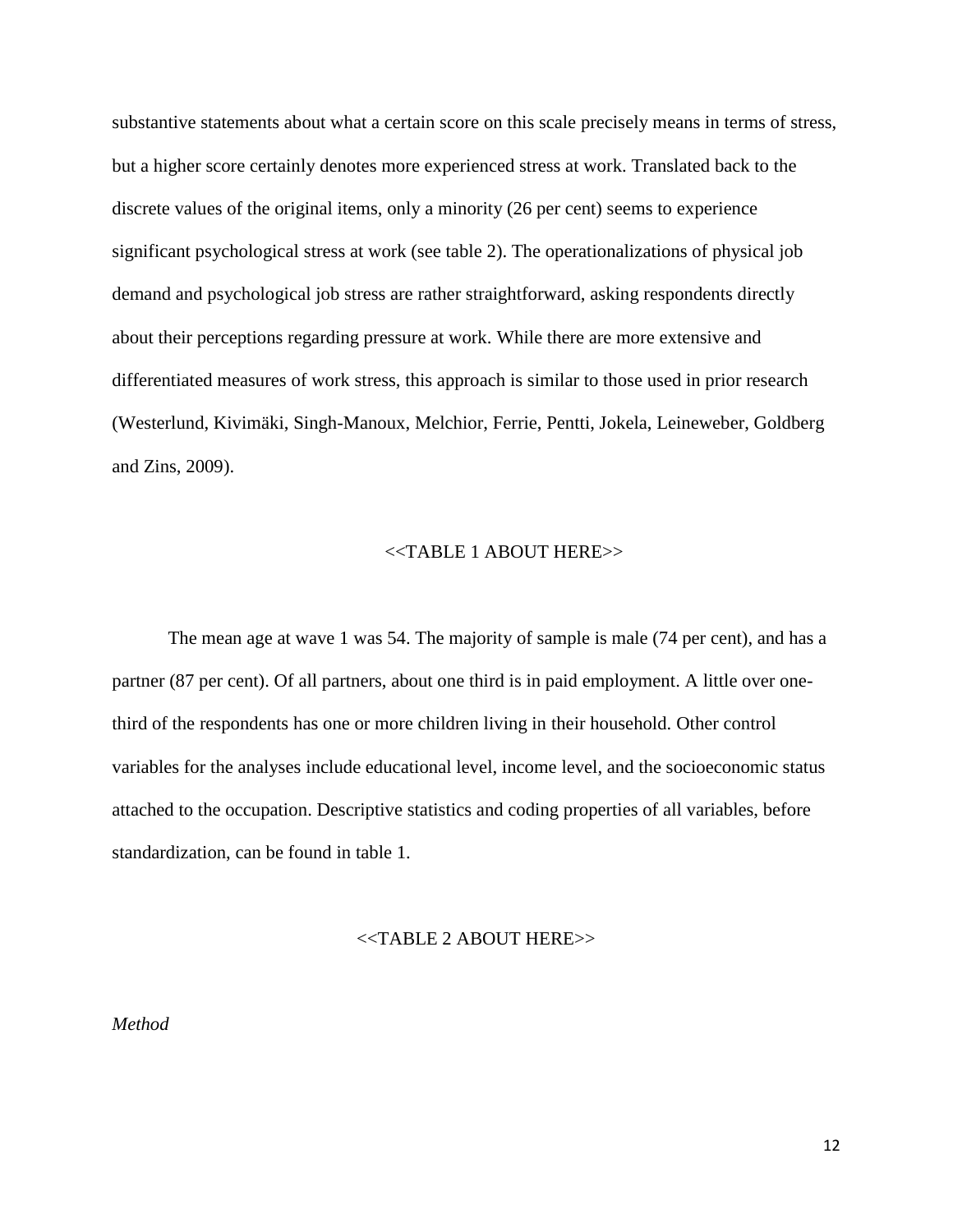To optimally exploit the panel nature of the data, a conditional change method is applied, with self-rated health at wave 2 as the dependent variable and self-rated health at wave 1 as independent variable. This way, the analyses include the baseline level of self-rated health for each individual respondent, which is a control for initial levels of health differing between retirees and those who stayed in the workforce. In the Supplementary Material, it is further explained why this approach is preferred over the fixed-effects approach, and outcomes of this alternative method and further robustness checks are presented.

Self-rated health is measured on a five-point scale and is skewed to the left. Standard OLS regression with this type of variable can be problematic, since assumptions concerning the distribution and measurement level are violated. This study uses ordered logistic regression to analyze the data, utilizing all variety on the dependent variable while taking its possible heteroscedastic and non-linear nature into account. Thus, the final method applied is a conditional change ordered logistic regression, which has been applied before (Bartkowski and Xu, 2010, Musick *et al.*, 1998).

#### **Results**

Model 1 in table 3 shows the results of the basic model, including retirement and all control variables. This model clearly shows that overall, retirement is positively associated with selfrated health ( $B = 0.35$ ,  $p < 0.01$ ), which provides support for hypothesis 1a. This result has been replicated using additional tests (see the Supplementary Material). The model also includes an interaction between retirement and self-rated health at wave 1. This latter variable  $(SRH<sub>1</sub>)$  is standardized for the interaction, which means that the coefficient for retirement applies to retirees with average levels of pre-retirement health. The significant interaction term ( $B = -0.30$ ,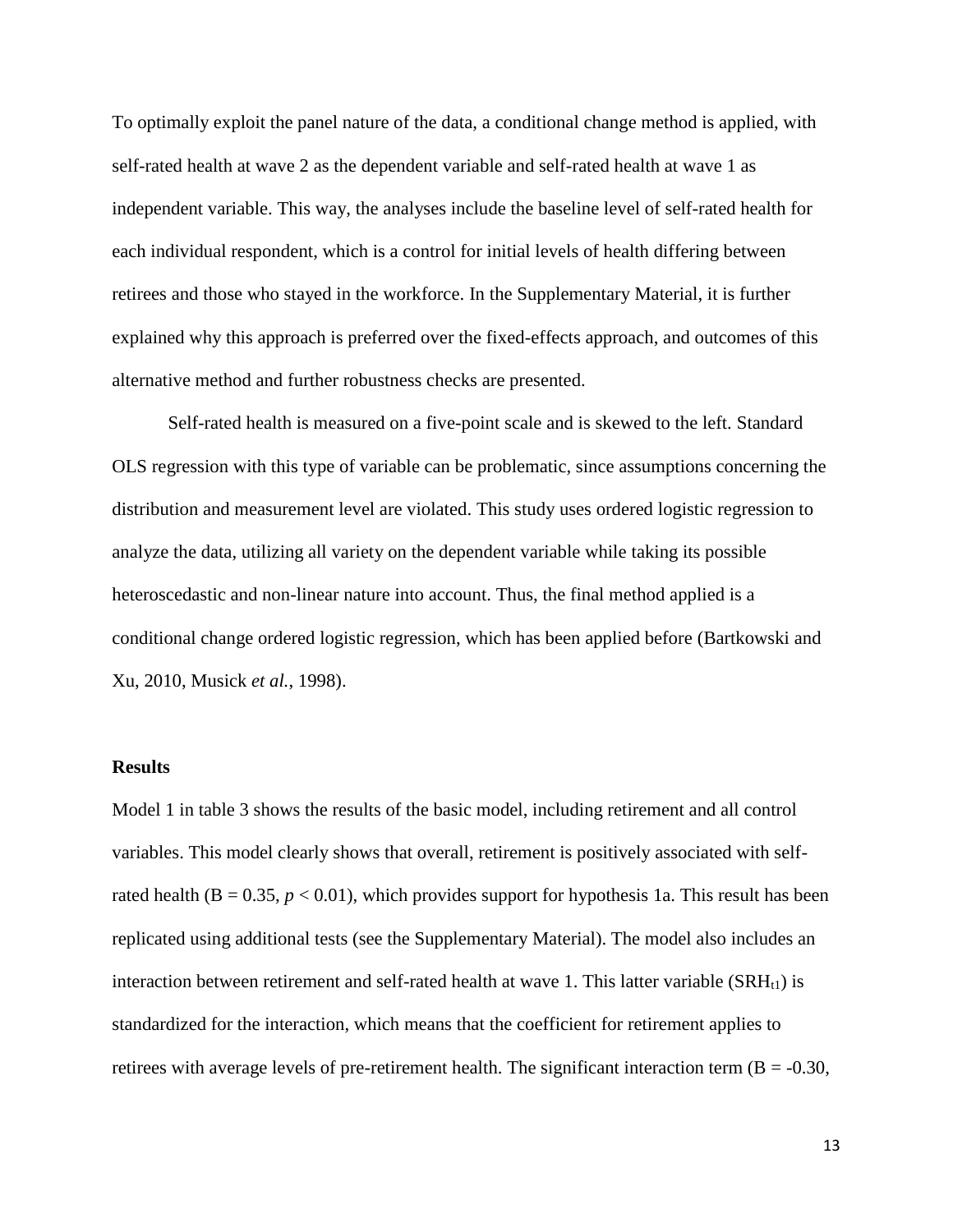*p* <0.01) offers support for the hypothesis that retirement particularly benefits those who report relatively low pre-retirement health (H1b). Translating these findings back to the original distribution of  $\text{SRH}_{11}$  means that those who reported very good health at wave one (1.1 standard deviation above the mean) the coefficient for retirement is near zero  $(0.35 - (1.1 \times 0.30) = 0.02)$ .

Model 2 in table 3 tests the hypothesis that physically demanding work will exacerbate the health-promoting effect of retirement (*H2a*), but offers no support for this hypothesis. The association between retirement and SRH is not stronger for those who experience more physical demand on the job. Although the interaction coefficient is in the expected direction ( $B = 0.10$ ), it is not significant.

In model 3, the significant interaction term  $(B = 0.23, p < 0.05)$  provides support for hypothesis *H2b*: people who experience higher levels of job stress seem to benefit significantly more from retirement in terms of their self-rated health. Job stress is standardized for the analyses (range:  $-2.02$  to 2.33), meaning that the coefficient for retirement ( $B = 0.34$ ,  $p < 0.01$ ) now refers to those with average levels of job stress. For those who report the lowest job stress, the coefficient for retirement is  $0.34 + (-2 \times 0.23) = -0.12$ , controlling for all other variables. People reporting the highest amount of stress seem to benefit most from retirement, with a coefficient of  $0.34 + (2.33 \times 0.23) = 0.88$ .

Note that besides the significant job stress interaction, model 3 also includes a significant interaction of retirement with self-rated health at wave 1. This interaction is smaller compared to model 1 (B =  $-0.300$  versus B =  $-0.244$ ), but this difference proved statistically insignificant. More importantly, these findings are congruent with the idea that retirement mostly benefits those with relatively poor health, *partly* due to the relief of job stress, but *also* through other mechanisms, since both interactions in the model achieve statistical significance. This may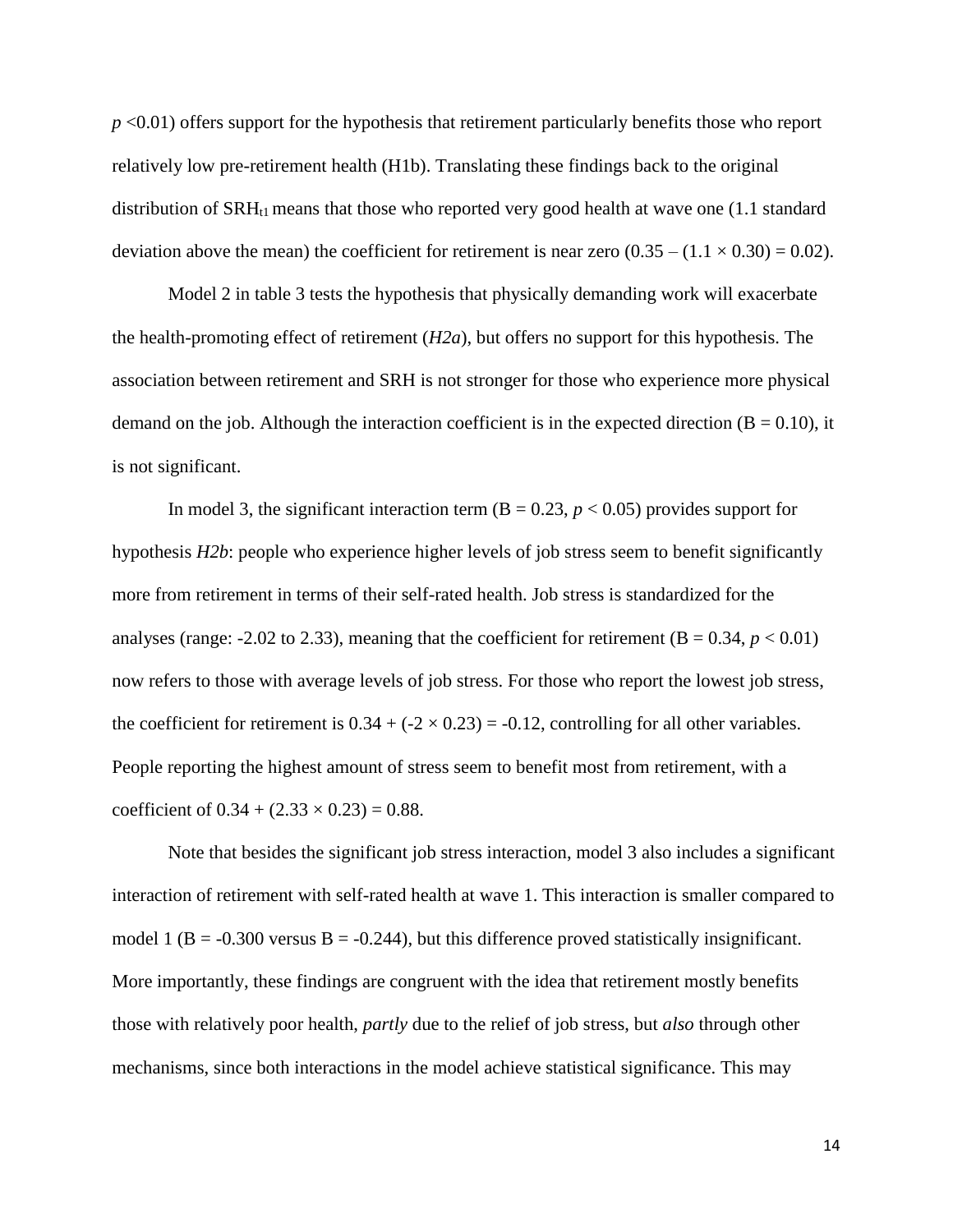indicate that retirement not only improves health through alleviating job stress, but can also improve health when lower self-rated health is not related to job stress. However, this line of reasoning does assume that all empirical measures are optimal and that the statistical model is perfectly specified, which are strong assumptions.

Model 4 in table 3 is an overall model, with all controls and interactions added. The interactions of retirement with  $\text{SRH}_{t1}$  and psychological job stress remain significant, although the latter has a *p*-value of 0.06. Overall, the models in table 3 support the notion that retirement is beneficial for self-rated health, especially for people with low self-rated health prior to retirement and for those who experience higher levels of psychological job stress.

## << TABLE 3 ABOUT HERE>>

Figures 1 through 3 give a graphical depiction how self-rated health changed for workers and retirees. Note that these figures are based on the uncontrolled, bivariate mean scores for workers and retirees in wave 1 and 2. Figure 1 shows that the health benefits associated with retirement are relative to those who remained employed in their career job. Retirees start out with a lower SRH, but retirement seems to largely preserve their health compared to workers, who start out with higher SRH but experience a decline in self-rated health over time. There may be health gains associated with retirement, but it mainly appears to prevent further decline of health. Figure 2 shows the change in self-rated health between wave 1 and wave 2 for those who remained in their career job, broken down for various levels of psychological job stress. In line with figure 1, SRH can be seen to decline over time for this group, as is clear from the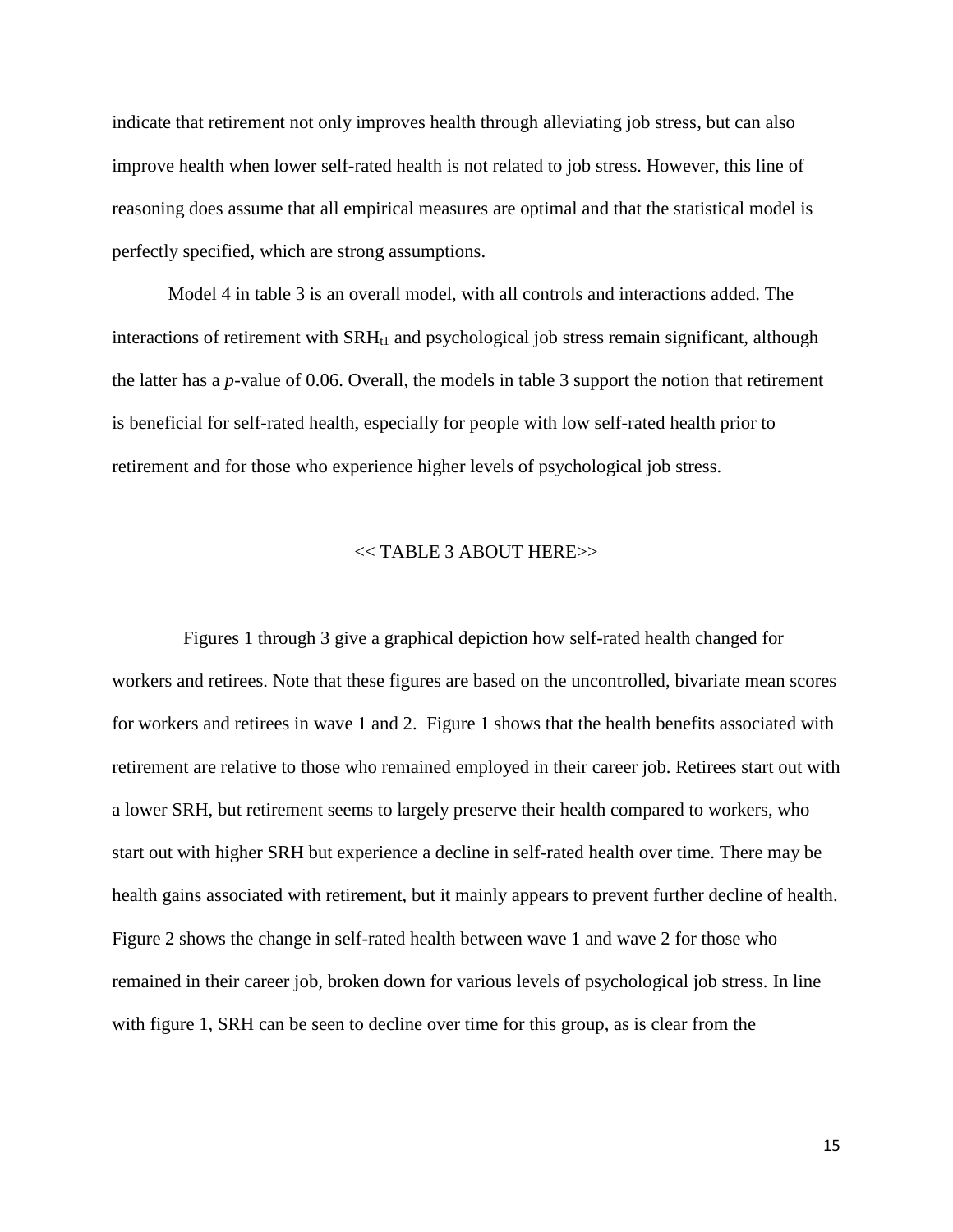descending lines. Further, psychological job stress is associated with lower levels of self-rated health, which is apparent from the distance between the lines.

The interaction between retirement and psychological job stress is visually represented in figure 3. While the slopes of the lines in figure 2 are approximately equal, they are distinctly different in figure 3, showing that those who experienced low levels of job stress seem to experience a small decline in self-rated health between waves, about equal to those who kept working. On the other hand, those who experienced high levels of job stress appear to benefit considerably from retirement. This is in line with the results of model 3 in table 3, although this figure essentially shows the combined effect of psychological job stress and poor health at wave 1. These effects are related, but kept apart in model 3.

## << FIGURES 1 TO 3 ABOUT HERE>>

#### **Discussion**

This study has offered evidence that psychological job stress is damaging to health, but that retirement provides relief from this stress. Especially those who experience a lot of job stress seem to profit from retirement health-wise. Job stress is therefore an important factor to take into account when investigating effects of retirement on (self-rated) health. For people without substantial job stress, the benefits of retirement are mostly relative to those who keep working. The latter group experienced a decline in self-rated health over the course of data collection, while retirees largely remained at their pre-retirement levels.

The current study further adds to the literature by showing that the relief of stress does not seem to be the only mechanism at play. Even when controlling for this effect, people in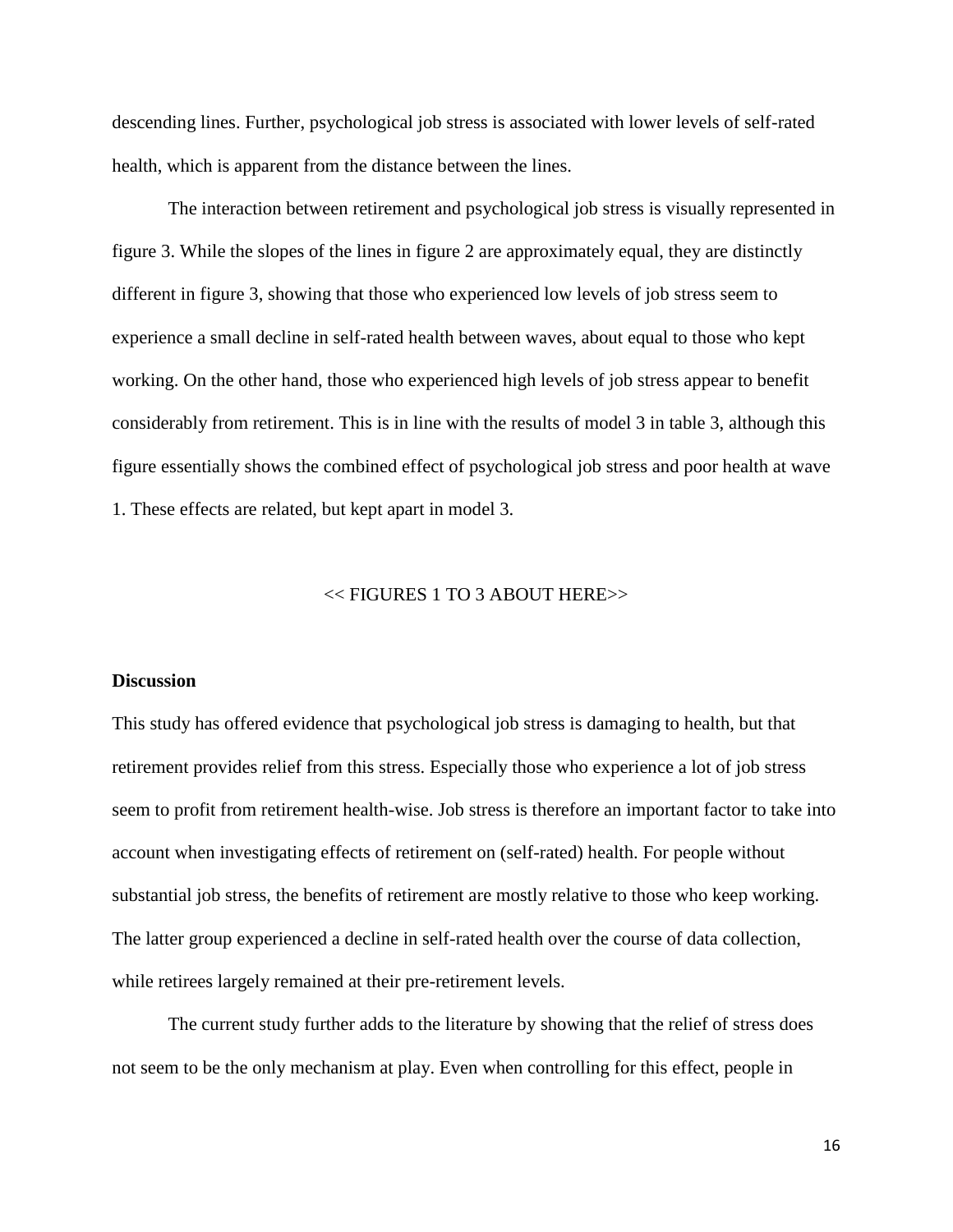relatively poor health benefitted more from retirement, signifying that retirement is more than just a relief from work. It was suggested that retirees pursue pleasurable and otherwise healthpromoting activities because of an agency-change: retirement represents the beginning of a lifephase in which healthy behavior may be more of a priority. While there is evidence that retirement is *more* than just a relief from potential job stress, it was not within the scope of this study to investigate what precisely more it *is*, or what aspects of a persons' lifestyle change and cause health improvement. Is it that they engage in healthy behavior, or refrain from unhealthy behavior? Alternatively, it could be that expectations about health are lowered, a possibility that self-rated health would be sensitive to. This is an interesting topic for future research.

While evidence was provided for the 'relief hypothesis' as far as psychological job stress goes, no support for the moderating effect of physical job demands was found. Perhaps more elaborate measurements of physical job demands are needed to determine such effects, but the findings of this study suggest that physically demanding work, or at least the perception of it, is not necessarily linked to lower self-rated health. A job may be experienced as physically challenging without it being health-damaging, and then retirement is not more of a relief than when no physical demand is experienced. Alternatively, it could be that workers with truly backbreaking jobs are not in the sample. In any case, this study has demonstrated that for health outcomes, psychological job stress is perhaps a more important factor to look at than physical job demands.

While this study has provided evidence that retirement is (relatively) beneficial for selfrated health, especially for those who experience high job stress, the disentanglement of the causal relationships between these variables deserves further scrutiny. The decision to retire is likely the result of a long process, and interconnected with job stress, health, and other, possibly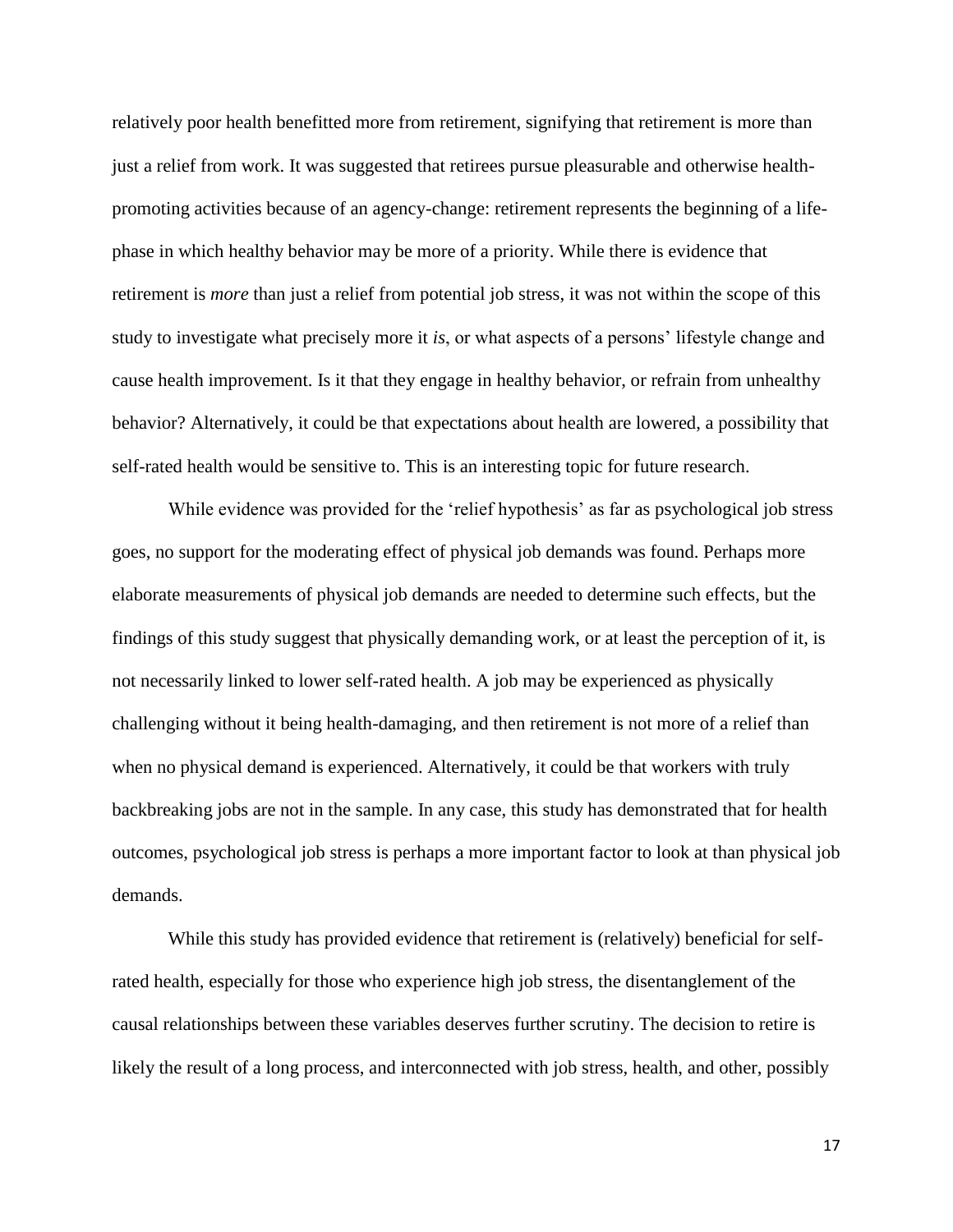unobserved variables. However, the panel nature of this study, the additional robustness checks, and the comparison with non-retired workers suggest that retirement is a source of (relative) selfrated health improvement. Only two waves of panel data were used, making it impossible to precisely determine trajectories of health prior to and after retirement. It would be interesting to investigate more specifically how long the relative health benefits associated with retirement last, especially when compared to continuous workers. Further, the selection of respondents for the data was not completely random. It is possible that the non-random nature of the data has influenced the results, making it important to approach them with appropriate caution as regards representativeness. Lastly, this study made use of a number of variables that tapped into the stress and demands that people experienced on their job. While these subjective measures are useful and important to gain insight into the stressful aspects of the work environment, more specific and theoretically substantiated measures have been developed. For example, measures that focus on the combination of work demand and control over work, or measures that emphasize the effort-reward balance (Marmot, Bosma, Hemingway, Brunner and Stansfeld, 1997). Future research can utilize these measures to identify more specific features of the job that play a role in the health-retirement nexus.

Overall, the current study fits into the broad theoretical notion described by Wheaton (1990) that the outcomes of any life event are largely dependent on the nature of the state *before* the transition. This has been attested for health outcomes of retirement with regard to preretirement job stress, but there is room to empirically develop this further. More specific and different measures of the pre-retirement job situation can be utilized. Related to this is the change in the retirement transition itself, which has become longer and fuzzier. Increasingly, people phase out of work rather than suddenly withdrawing, or pick up paid activities after retirement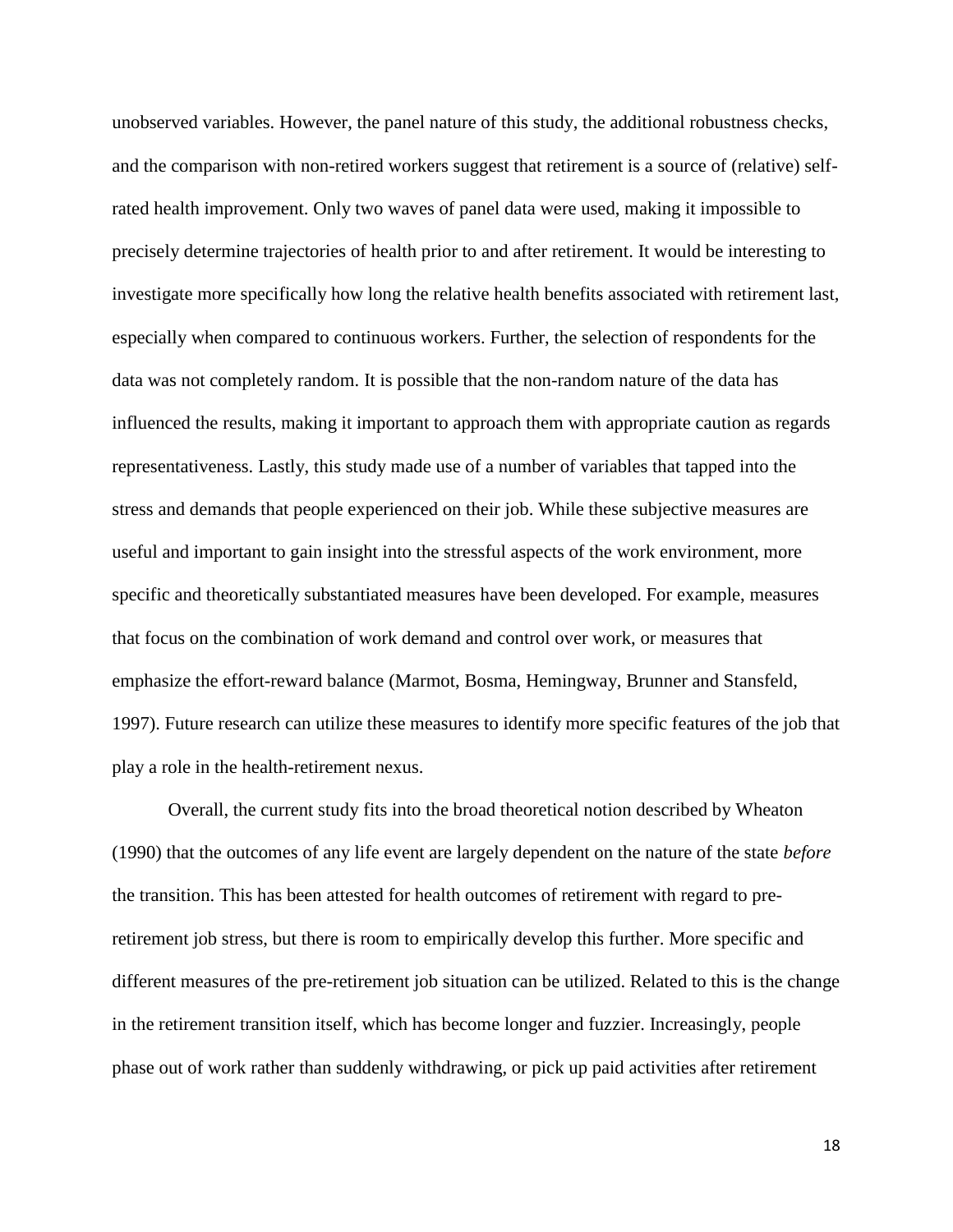from their career job (Han and Moen, 1999, Henkens *et al.*, 2009). It is possible that this has confounded the definition of retirement in this contribution, and it would be interesting to investigate how different patterns of retirement are associated with experienced stress and health. Also, retirement from a non-working situation, such as unemployment, can be expected to be very different from 'normal' retirement, and deserves further scrutiny. Finally, outcomes other than self-rated health can be investigated to create broader and more detailed knowledge of how retirement outcomes depend on the pre-retirement situation.

The findings of this study are of value to policy makers whose goal it is to keep older workers in the workforce longer. Older workers, especially those with health concerns, might not be inclined to go along with this when they know former colleagues feel significantly better after their retirement. Moreover, while keeping people in the workforce longer may suppress costs on pension benefits, this advantage may be partly offset by a potential rise in health-care costs. It is important to take this possibility into account and investigate more precisely how retirement and health are interconnected in order to better understand the full scope of consequences that policies may have.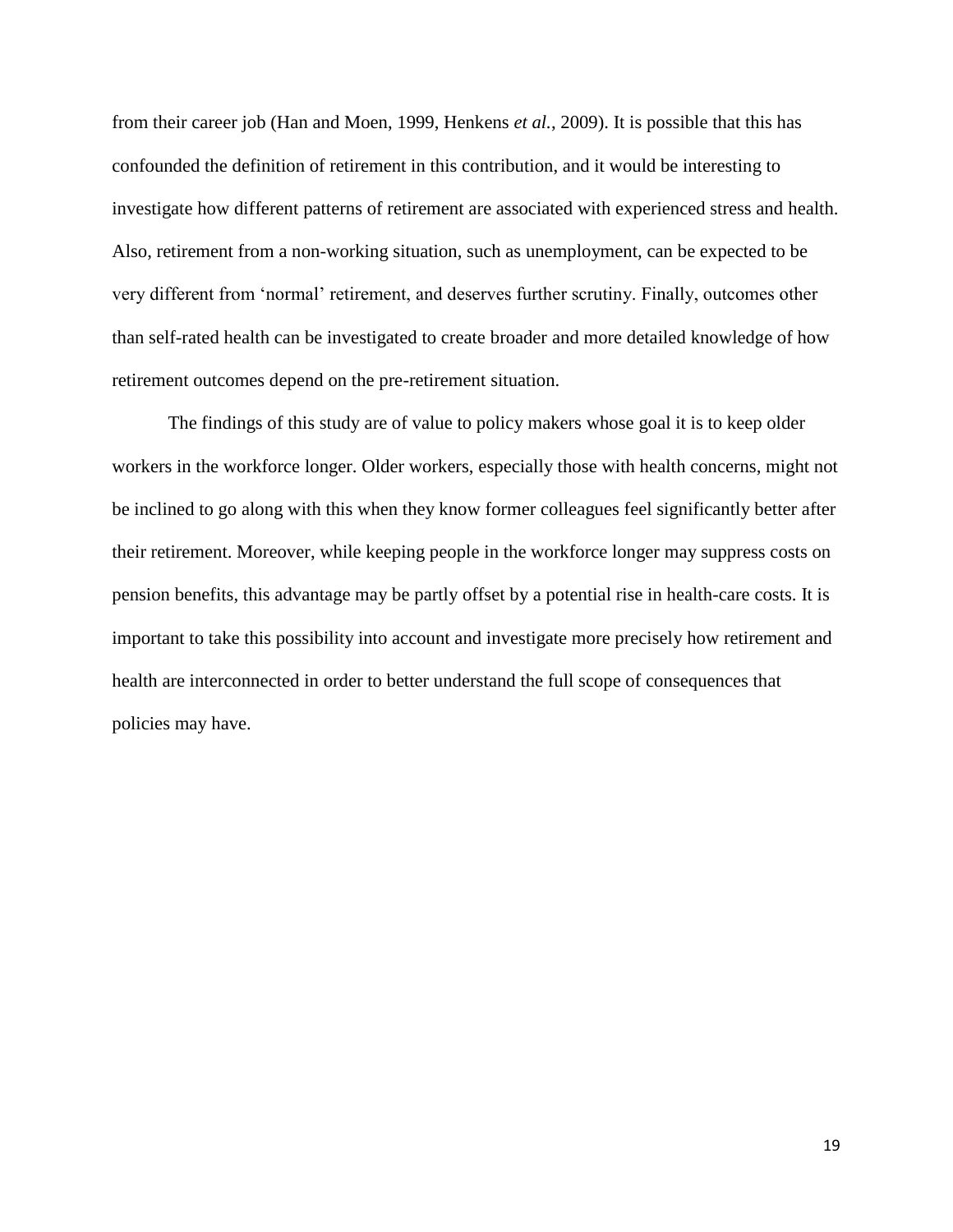# **References**

- Anderson, K. H. and Burkhauser, R. V. (1985). The retirement-health nexus: A new measure of an old puzzle, *Journal of Human Resources*, **20**, 315-330.
- Atchley, R. C. (1976). *The Sociology of Retirement*. Cambridge, Massachusetts: Schenkman Publishing Company, Inc.
- Ellison, C. G. and Hummer, R. A. (Eds.) (2010). *From Religion, Families and Health*. New Brunswick: Rutgers University Press.
- Bradford, L. P. (1979). Can you survive your retirement?, *Harvard Business Review*, **57**, 103- 109.
- Brockmann, H., Müller, R. and Helmert, U. (2009). Time to retire–Time to die? A prospective cohort study of the effects of early retirement on long-term survival, *Social Science & Medicine*, **69**, 160-164.
- Bromet, E. J., Dew, M. A., Parkinson, D. K., Cohen, S. and Schwartz, J. E. (1992). Effects of occupational stress on the physical and psychological health of women in a microelectronics plant, *Social Science & Medicine*, **34**, 1377-1383.
- Butterworth, P., Gill, S. C., Rodgers, B., Anstey, K. J., Villamil, E. and Melzer, D. (2006). Retirement and mental health: Analysis of the Australian national survey of mental health and well-being, *Social Science & Medicine*, **62**, 1179-1191.
- Carp, F. M. (1967). Retirement crisis, *Science*, **157**, 102-103.
- Chandola, T., Brunner, E. and Marmot, M. G. (2006). Chronic stress at work and the metabolic syndrome: prospective study, *BMJ*, **332**, 521-525.
- Coe, N.B. and Lindeboom, M. (2008). *Does retirement kill you? Evidence from early retirement windows.* CentER Discussion Paper Series No. 2008-93.
- Coe, N. B. and Zamarro, G. (2011). Retirement effects on health in Europe, *Journal of Health Economics*, **30**, 77-86.
- Cooke, M. (2006). Policy changes and the labour force participation of older workers: evidence from six countries, *Canadian Journal on Aging*, **25**, 387-400.
- Cozijnsen, R., Stevens, N. L. and Van Tilburg, T. G. (2013). The trend in sport participation among Dutch retirees, 1983–2007, *Ageing and Society*, **33**, 698-719.
- Deeg, D. J. and Bath, P. A. (2003). Self-rated health, gender, and mortality in older persons: introduction to a special section, *The Gerontologist*, **43**, 369-371.
- Dwyer, D. S. and Mitchell, O. S. (1999). Health problems as determinants of retirement: Are self-rated measures endogenous?, *Journal of Health Economics*, **18**, 173-193.
- Ekerdt, D. J., Bosse, R. and LoCastro, J. S. (1983). Claims that retirement improves health, *Journal of Gerontology*, **38**, 231-236.
- Euwals, R., De Mooij, R. and Van Vuuren, D. (2009). *Rethinking Retirement*. The Hague: Centraal Planbureau.
- Felson, D., Hannan, M., Naimark, A., Berkeley, J., Gordon, G., Wilson, P. and Anderson, J. (1991). Occupational physical demands, knee bending, and knee osteoarthritis: results from the Framingham Study, *The Journal of rheumatology*, **18**, 1587-1592.
- Gall, T. L., Evans, D. R. and Howard, J. (1997). The Retirement Adjustment Process: Changes in the Well-being of Male Retirees Across Time, *The Journals of Gerontology Series B: Psychological Sciences and Social Sciences*, **52B**, P110-P117.
- Hallberg, D., Johansson, P. and Josephson, M. (2014). Early retirement and post retirement health. Working Paper, IFAU - Institute for Evaluation of Labour Market and Education Policy, No. 2014:12.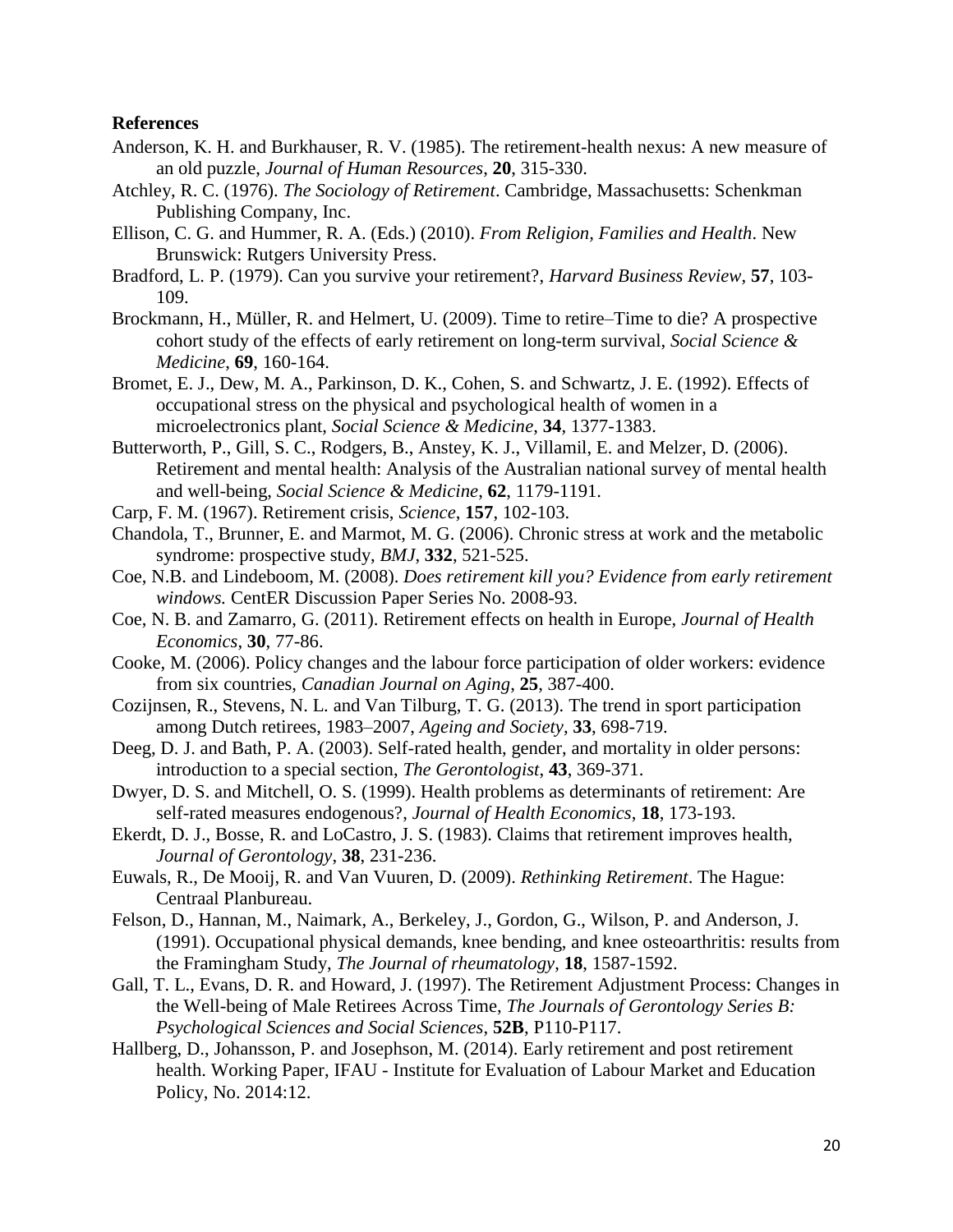- Han, S.-K. and Moen, P. (1999). Clocking out: Temporal patterning of retirement 1, *American journal of sociology*, **105**, 191-236.
- Hayes, C. T. and Weathington, B. L. (2007). Optimism, stress, life satisfaction, and job burnout in restaurant managers, *The Journal of Psychology*, **141**, 565-579.
- Henkens, K., van Dalen, H. and van Solinge, H. (2009). *De vervagende grens tussen werk en pensioen [The blurring line between work and retirement]*. NIDI report nr. 78. Amsterdam: KNAW press.
- Henkens, K., van Solinge, H. and Gallo, W. T. (2008). Effects of retirement voluntariness on changes in smoking, drinking and physical activity among Dutch older workers, *The European Journal of Public Health*, **18**, 644-649.
- Idler, E. L. and Benyamini, Y. (1997). Self-rated health and mortality: A review of twenty-seven community studies, *Journal of Health and Social Behavior*, **38**, 21-37.
- Insler, M. (2014). The health consequences of retirement, *Journal of Human Resources*, **49**, 195- 233.
- Kalmijn, M. and Monden, C. W. (2006). Are the Negative Effects of Divorce on Well‐Being Dependent on Marital Quality?, *Journal of marriage and family*, **68**, 1197-1213.
- Kim, J. E. and Moen, P. (2002). Retirement Transitions, Gender, and Psychological Well-Being, *The Journals of Gerontology Series B: Psychological Sciences and Social Sciences*, **57**, P212-P222.
- Lindeboom, M. and Andersen, H.L. (2010). *The impact of early retirement on health.*  Unpublished work, Free University / Danish Institute of Governmental Research.
- Lindeboom, M. and Kerkhofs, M. (2009). Health and work of the elderly: subjective health measures, reporting errors and endogeneity in the relationship between health and work, *Journal of Applied Econometrics*, **24**, 1024-1046.
- Marmot, M. G., Bosma, H., Hemingway, H., Brunner, E. and Stansfeld, S. (1997). Contribution of job control and other risk factors to social variations in coronary heart disease incidence, *The Lancet*, **350**, 235-239.
- McEwen, B. S. (1998). Stress, adaptation, and disease: Allostasis and allostatic load, *Annals of the New York Academy of Sciences*, **840**, 33-44.
- McGarry, K. (2004). Health and retirement: Do changes in health affect retirement expectations?, *Journal of Human Resources*, **39**, 624-648.
- Musick, M. A., Koenig, H. G., Hays, J. C. and Cohen, H. J. (1998). Religious activity and depression among community-dwelling elderly persons with cancer: The moderating effect of race, *The Journals of Gerontology Series B: Psychological Sciences and Social Sciences*, **53**, S218-S227.
- Neuman, K. (2008). Quit your job and get healthier? The effect of retirement on health, *Journal of Labor Research*, **29**, 177-201.
- Nieuwenhuijsen, K., Bruinvels, D. and Frings-Dresen, M. (2010). Psychosocial work environment and stress-related disorders, a systematic review, *Occupational Medicine*, **60**, 277-286.
- Paterniti, S., Niedhammer, I., Lang, T. and Consoli, S. M. (2002). Psychosocial factors at work, personality traits and depressive symptoms Longitudinal results from the GAZEL Study, *The British Journal of Psychiatry*, **181**, 111-117.
- Pinquart, M. and Schindler, I. (2007). Changes of life satisfaction in the transition to retirement: A latent-class approach, *Psychology and Aging*, **22**, 442-455.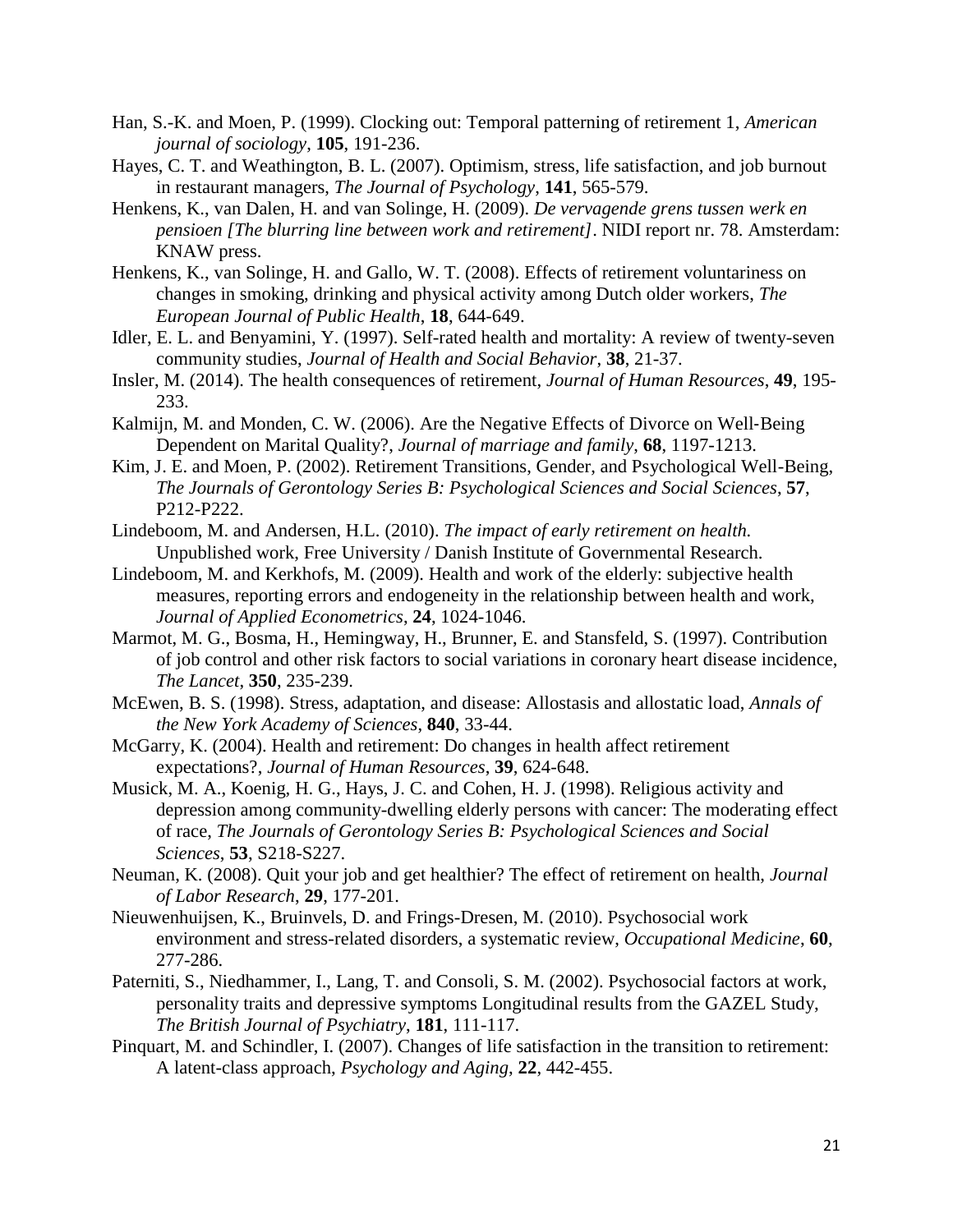- Rijs, K. J., Cozijnsen, R. and Deeg, D. J. (2012). The effect of retirement and age at retirement on self-perceived health after three years of follow-up in Dutch 55–64-year-olds, *Ageing and Society*, **32**, 281.
- Siermann, C. and Dirven, H. (2005). Uitstroom van ouderen uit de werkzame beroepsbevolking [Exit of older workers from the labor force], *Sociaal Economische Trends*, 32-36.
- Stansfeld, S. A., Fuhrer, R., Shipley, M. J. and Marmot, M. (1999). Work characteristics predict psychiatric disorder: prospective results from the Whitehall II Study, *Occupational and environmental medicine*, **56**, 302-307.
- Statistics Netherlands (2014). Aantal uitkeringen WAO, Wajong en WAZ per maand, 1998-2010 (november) [Number of benefits WAO, Wajong and WAZ per month, 1998-2010 (November]. Retrieved 15 January, 2014 from http://statline.cbs.nl
- Steptoe, A. (1991). Invited review: The links between stress and illness, *Journal of Psychosomatic Research*, **35**, 633-644.
- Thoits, P. A. (1995). Stress, coping, and social support processes: Where are we? What next?, *Journal of Health and Social Behavior*, **36**, 53-79.
- Thoits, P. A. (2006). Personal agency in the stress process, *Journal of Health and Social Behavior*, **47**, 309-323.
- Uchino, B. N., Cacioppo, J. T. and Kiecolt-Glaser, J. K. (1996). The relationship between social support and physiological processes: a review with emphasis on underlying mechanisms and implications for health, *Psychological bulletin*, **119**, 488.
- van den Bogaard, L., Henkens, K. and Kalmijn, M. (2014). So now what? Effects of retirement on civic engagement, *Ageing & Society*, **34**, 1170-1192.
- van Solinge, H. (2007). Health Change in Retirement A Longitudinal Study among Older Workers in the Netherlands, *Research on aging*, **29**, 225-256.
- van Tilburg, T. (1992). Support netwerks before and after retirement, *Journal of social and personal relationships*, **9**, 433-445.
- Vrijkotte, T. G., Van Doornen, L. J. and De Geus, E. J. (2000). Effects of work stress on ambulatory blood pressure, heart rate, and heart rate variability, *Hypertension*, **35**, 880- 886.
- Waddell, G. and Burton, A. K. (2001). Occupational health guidelines for the management of low back pain at work: evidence review, *Occupational Medicine*, **51**, 124-135.
- Wahrendorf, M., Sembajwe, G., Zins, M., Berkman, L., Goldberg, M. and Siegrist, J. (2012). Long-term effects of psychosocial work stress in midlife on health functioning after labor market exit—Results from the GAZEL study, *The Journals of Gerontology Series B: Psychological Sciences and Social Sciences*, **67**, 471-480.
- Wallace, R. B. and Herzog, A. R. (1995). Overview of the health measures in the Health and Retirement Study, *Journal of Human Resources*, **30**, S84-S107.
- Wang, M., Henkens, K. and van Solinge, H. (2011). Retirement adjustment. A review of theoretical and empirical advancements, *American psychologist*, **66**, 204-213.
- Westerlund, H., Kivimäki, M., Singh-Manoux, A., Melchior, M., Ferrie, J. E., Pentti, J., Jokela, M., Leineweber, C., Goldberg, M. and Zins, M. (2009). Self-rated health before and after retirement in France (GAZEL): a cohort study, *The Lancet*, **374**, 1889-1896.
- Wheaton, B. (1990). Life transitions, role histories, and mental health, *American sociological review*, **55**, 209-223.